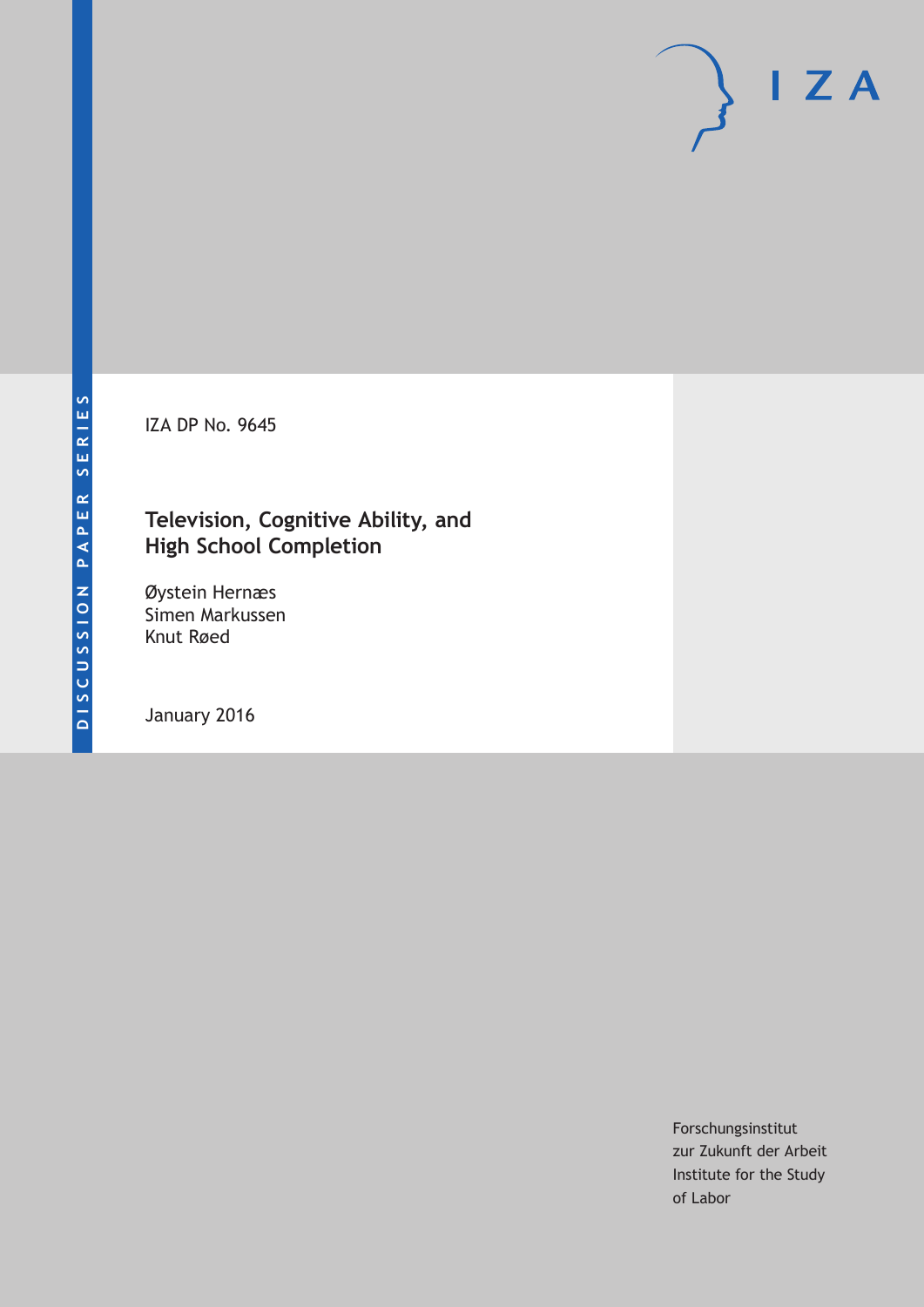# **Television, Cognitive Ability, and High School Completion**

### **Øystein Hernæs**

*Ragnar Frisch Centre for Economic Research, University of Oslo and European University Institute* 

### **Simen Markussen**

*Ragnar Frisch Centre for Economic Research* 

### **Knut Røed**

*Ragnar Frisch Centre for Economic Research and IZA*

> Discussion Paper No. 9645 January 2016

> > IZA

P.O. Box 7240 53072 Bonn Germany

Phone: +49-228-3894-0 Fax: +49-228-3894-180 E-mail: iza@iza.org

Any opinions expressed here are those of the author(s) and not those of IZA. Research published in this series may include views on policy, but the institute itself takes no institutional policy positions. The IZA research network is committed to the IZA Guiding Principles of Research Integrity.

The Institute for the Study of Labor (IZA) in Bonn is a local and virtual international research center and a place of communication between science, politics and business. IZA is an independent nonprofit organization supported by Deutsche Post Foundation. The center is associated with the University of Bonn and offers a stimulating research environment through its international network, workshops and conferences, data service, project support, research visits and doctoral program. IZA engages in (i) original and internationally competitive research in all fields of labor economics, (ii) development of policy concepts, and (iii) dissemination of research results and concepts to the interested public.

IZA Discussion Papers often represent preliminary work and are circulated to encourage discussion. Citation of such a paper should account for its provisional character. A revised version may be available directly from the author.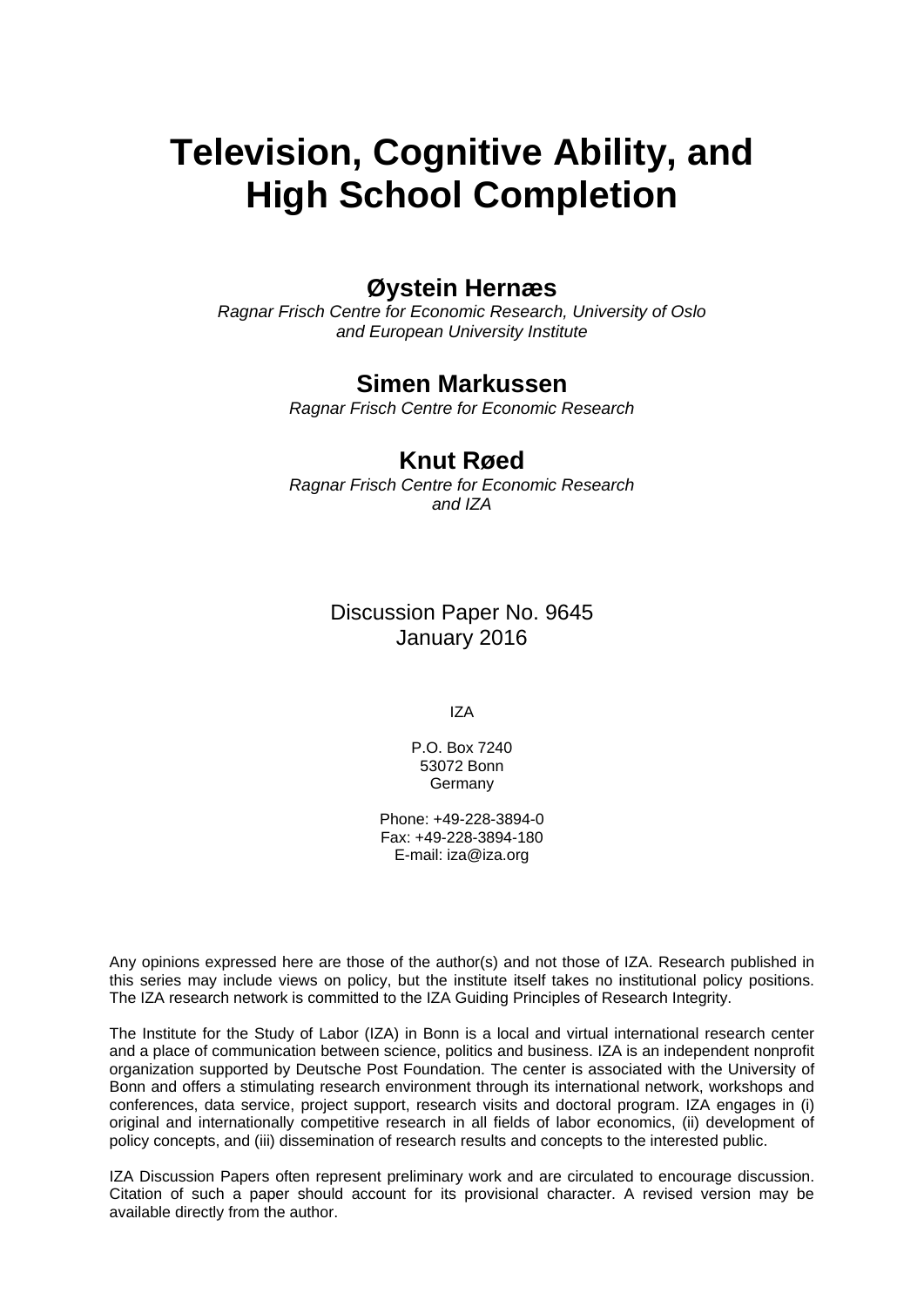IZA Discussion Paper No. 9645 January 2016

# **ABSTRACT**

# **Television, Cognitive Ability, and High School Completion\***

We exploit supply-driven heterogeneity in the expansion of cable television across Norwegian municipalities to identify developmental effects of commercial television exposure during childhood. We find that higher exposure to commercial television reduces cognitive ability and high school graduation rates for young men. The effects are largest for exposure during pre-school and elementary school age. We find no effect on high school completion for women, suggesting availability of non-educational media content as a factor in the widening educational gender gap. Based on time-use data, we show that a possible explanation is that television-watching crowds out reading more for boys than girls.

JEL Classification: J13, J16, J24, L82

Keywords: human capital, media, education gender gap

Corresponding author:

 $\overline{\phantom{a}}$ 

Øystein Hernæs The Ragnar Frisch Centre for Economic Research Gaustadalléen 21 0349 Oslo Norway E-mail: ohernaes@gmail.com

<sup>\*</sup> This paper is part of the project "Social Insurance and Labor Market Inclusion in Norway", funded by the Norwegian Research Council (grant #202513). Administrative registers made available by Statistics Norway have been essential. Data on ability scores have been obtained by consent from the Norwegian Armed Forces, who are not responsible for any of the findings and conclusions reported in the paper. We thank Peter Fredriksson, Tarjei Havnes, Andrea Ichino, and Andrea Mattozzi for valuable comments.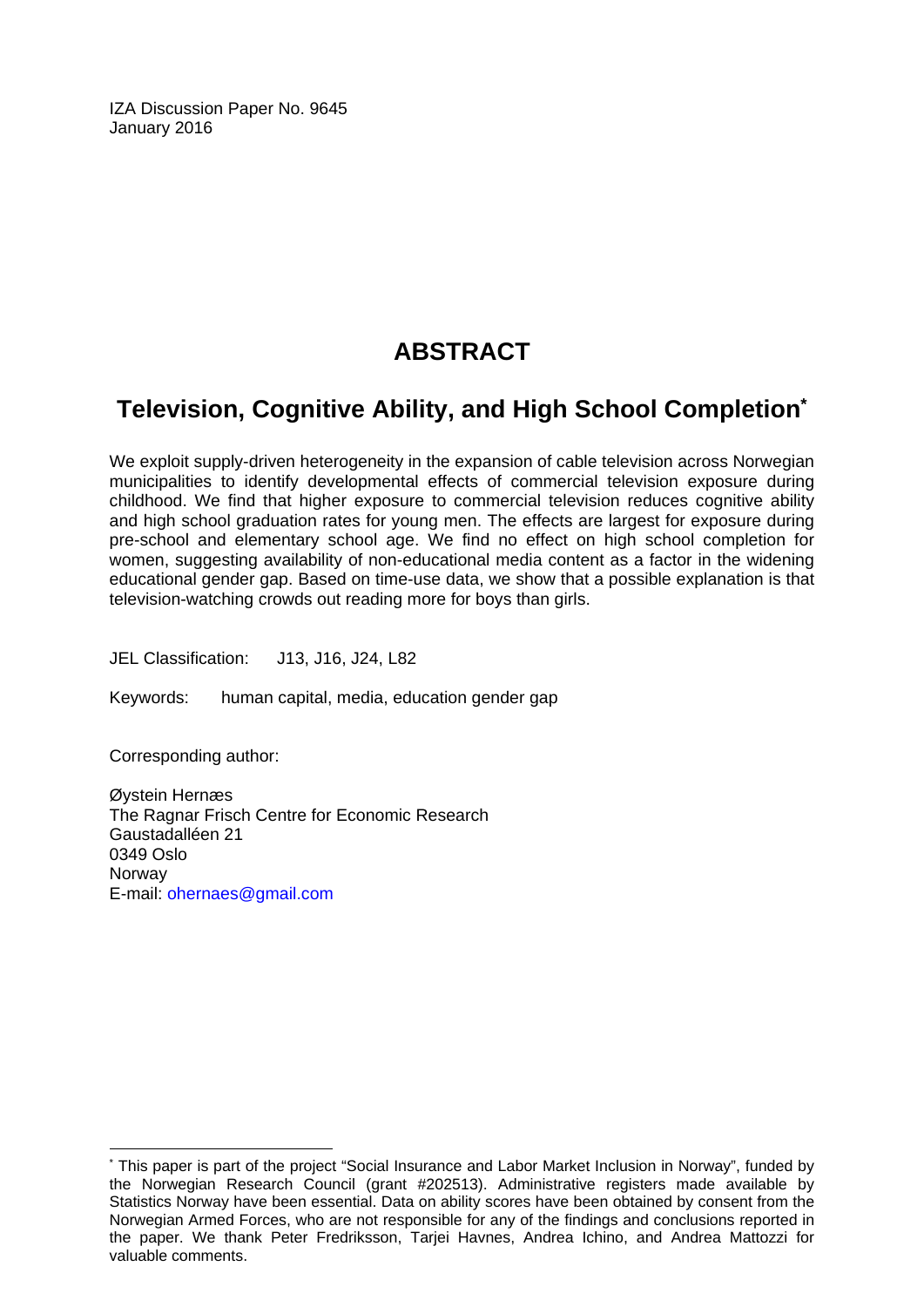### **1 Introduction**

1

Since television was introduced to a large audience around the mid-20th century, its effects have been debated. A widespread concern has been that television encourages a particularly passive form of engagement, and thus may be damaging to intellectual development. This view has been argued by social commentators (e.g. Postman, 1985), but has also received support in professional circles: American pediatricians have concluded that television affects children negatively, and recommend limiting children's television time (American Academy of Pediatrics, 2001; Strasburger, Jordan, and Donnerstein, 2010). The complete opposite view has also found supporters. Johnson (2006), for example, argues that popular culture, including television, has become more complex and intellectually demanding over time and that this gives beneficial cognitive payoffs.

Cognitive skills are essential for individual (Griliches and Mason, 1972; Cunha and Heckman, 2007) as well as aggregate economic outcomes (Hanushek and Woessmann, 2008). After a long period with generally rising IQ scores in industrialized countries, recent empirical evidence indicates that this development may now have gone into reverse; see Dutton and Lynn (2015) for a recent overview of the literature.<sup>1</sup> Since its introduction, television has spread all over the world; hence, its effects are also likely to be ubiquitous. If television viewing indeed can be harmful to the development of cognitive skills, this may be one explanation why IQ scores have stagnated or even started to decline in many countries. If so, this is critical knowledge for policy makers and families alike.

<sup>&</sup>lt;sup>1</sup> Recent negative trends in IQ scores have been reported for Norway (Sundet, Burlaug, and Torjussen, 2004), Australia (Cotton et al., 2005), Denmark (Teasdale and Owen, 2008), Britain (Shayer, Ginsburg, and Coe, 2007), Sweden (Ronnlund et al., 2013), the Netherlands (Woodeley and Meisenberg, 2013), Finland (Dutton and Lynn, 2013), and France (Dutton and Lynn, 2015).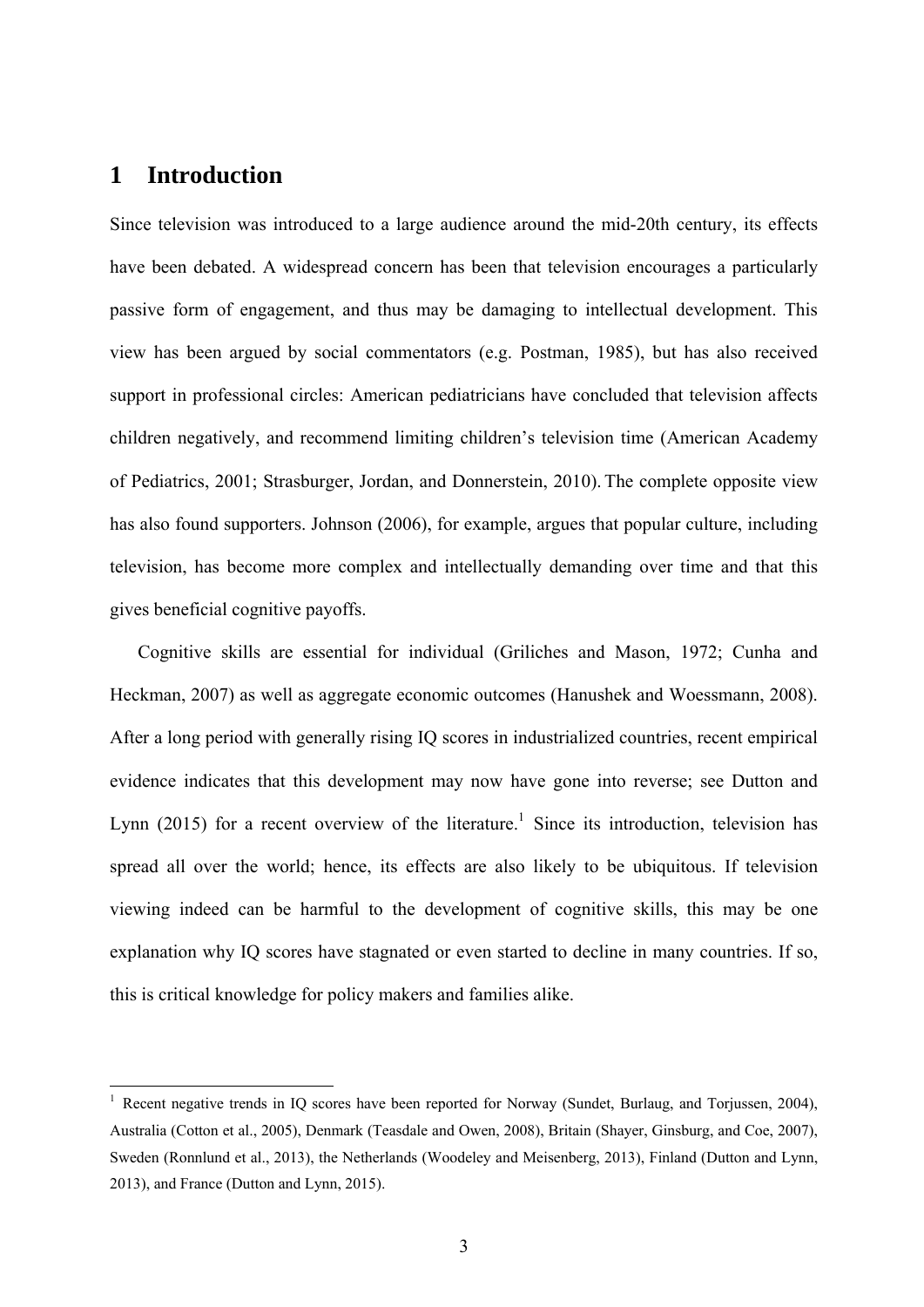The existing empirical evidence is not conclusive, however. In a review of the pediatrics literature, Jolin and Weller (2011) point out that statistical evaluations are often based on cross-sectional data, and they lament the lack of longitudinal research designs. There are some experimental studies focusing on short-term impacts, but the external validity of such studies is questionable; see Thakkar, Garrison Christiakis, (2006) for a review. An influential study within the economics literature is Gentzkow and Shapiro (2008), who analyze the effect of the introduction of television in the US in the 1940s and 1950s on standardized test scores. They find that, contrary to popular worries, television exposure during pre-school age not only failed to lower test scores, but in fact raised reading and general knowledge scores for socially disadvantaged groups. On the basis of this effect heterogeneity, they conclude that "the cognitive effects of television exposure depend critically on the educational value of the alternative activities that it crowds out (p. 282)." As most societies have undergone large changes in their educational and home environments since the early post-war era, this makes it pertinent to reexamine the issue. The impacts of television exposure also clearly depend on the contents of the programs that children are exposed to. Kearney and Levine (2015) examine the effects of the introduction of an explicitly educational children's show – Sesame Street – into a television programming space dominated by entertainment shows. They find support for the positive educational effect of Sesame Street, in particular for boys and children from disadvantaged backgrounds.

In this paper, we examine how a geographically staggered expansion of access to commercial cable television in Norway during the 1980s and 1990s affected children's cognitive skill developments and subsequent high school graduation rates. As we explain in more detail below, the introduction of cable television in Norway had huge impacts both on children's overall exposure to television and on the type of programs they watched. Whereas the state broadcaster, which held a legal monopoly on television broadcasts until 1981, offered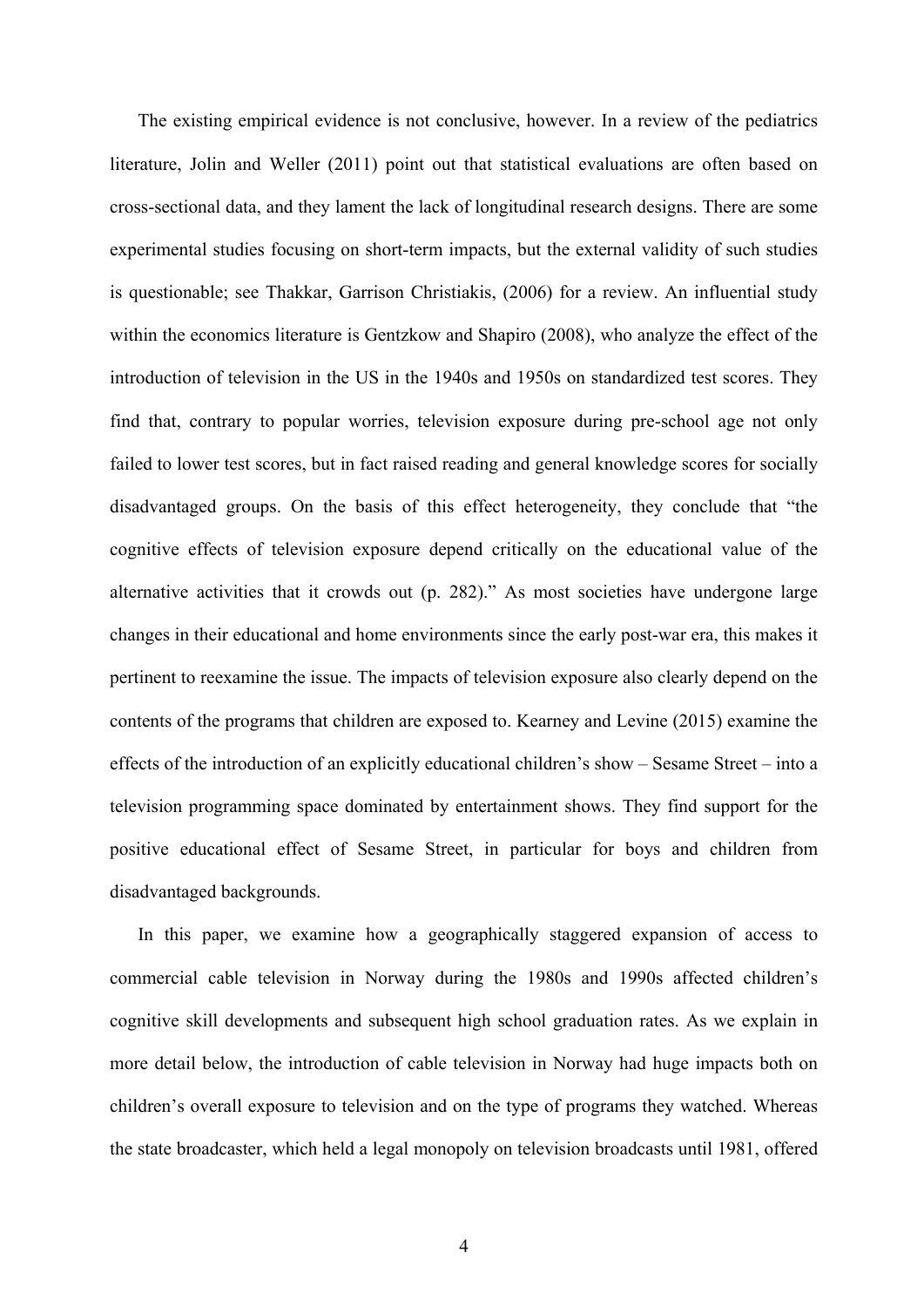a single TV channel only, based on a clear educational mandate, the new commercial channels were almost entirely dominated by light entertainment without any educational content. We provide empirical support for the view that the expansion of commercial cable television indeed had negative effects on men's cognitive skills – as measured by intelligence test scores at time of military service enrolment – and that it also reduced their high school completion rates. For women, we find no effects on high school completion rates. Data on intelligence test scores exist only for men.

When television was deregulated in Norway in the beginning of the 1980s, it became legal to forward television signals broadcast by satellites in local cable networks, and a large rollout of cable networks was initiated. We argue that the growth in cable networks was a supply-led development driven by geographical factors and settlement patterns, and the key explanatory variable in our analysis is the time-varying cable television coverage rate at the municipality level. Because residence decisions may be endogenous to cable television coverage, we use the future coverage in an individual's municipality of birth to instrument for his or her actual exposure. To account for unobservable factors possibly related to both television adoption and outcomes, we include in our regressions a wide range of region-by-year and other controls, including also municipality fixed effects and time-varying socio-economic variables at the municipality level. Further, due to the richness of our data, we are able to control for relevant parental characteristics in order to improve precision and account for possible selection.

Our results indicate that one year of living in a municipality with full coverage of cable television during childhood and adolescence lowers ability test scores of young men by 0.53 % standard deviations, corresponding to 0.08 IQ points. It reduces the high-school completion rate for males by 0.33 percentage points. These effects seem to be driven by consumption of light television entertainment crowding out more cognitively stimulating activities such as reading. The negative impacts of commercial television access are largest during elementary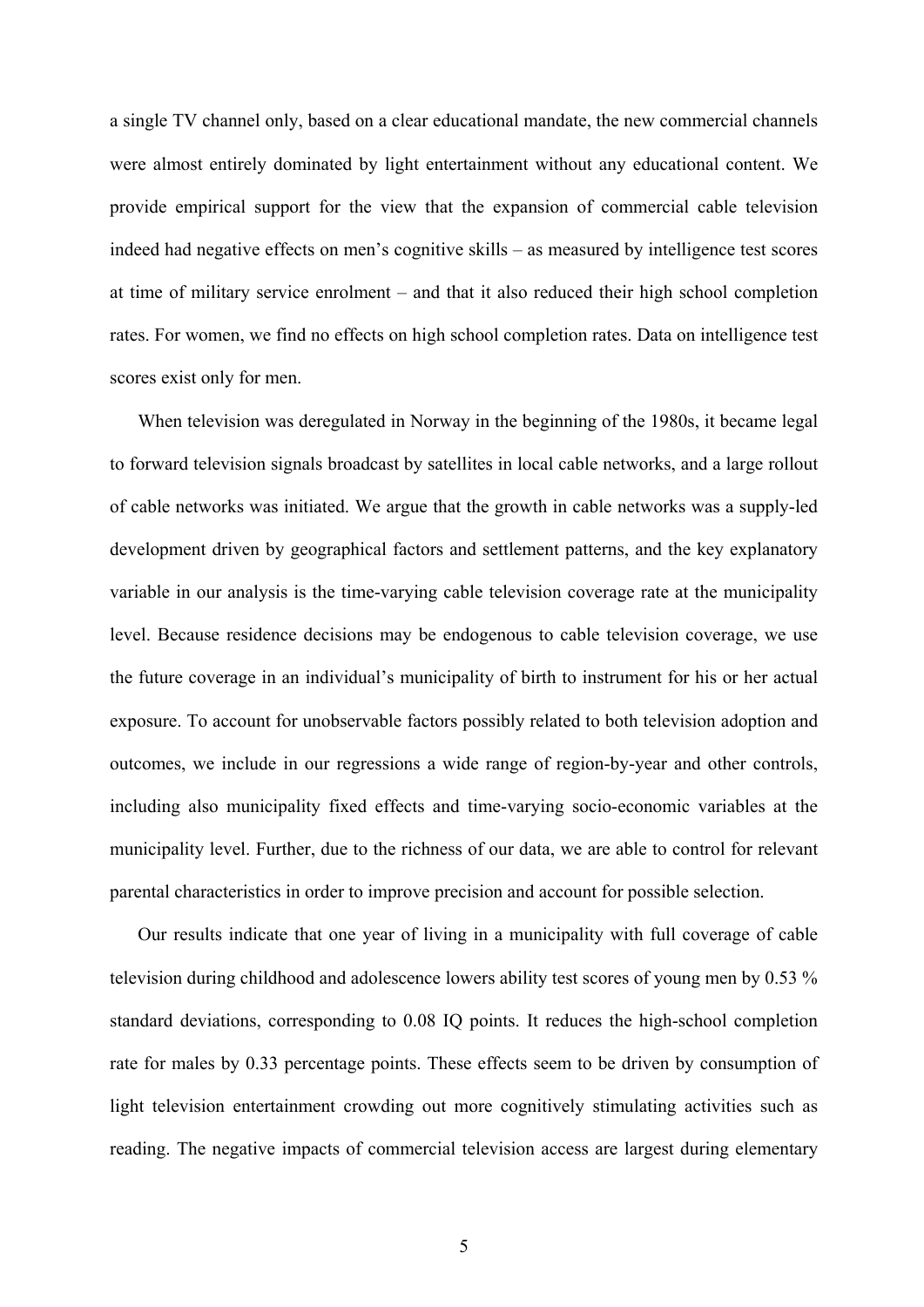school age. For women, we do not find convincing evidence of a negative effect on high school completion, thus a net effect was to widen the educational gender gap. A policy lesson regarding all forms of media that provide content with low educational value is that although consumption of such content is not necessarily harmful in itself, one should be alert about what activities it substitutes for, in particular for boys.

Our paper adds to a rapidly growing literature in economics on the effects of media. Television in particular has been found to impact outcomes as diverse as voter turnout in the US (Gentzkow, 2006), party choice in the US and Russia (DellaVigna and Kaplan, 2007; Enikolopov, Petrova, and Zhuravskaya, 2011; Martin and Yurukoglu, 2014), social capital in Indonesia (Olken, 2009), fertility, women's status and school enrollment in India (Jensen and Oster, 2009), and divorce and fertility in Brazil (Chong and Ferrara, 2009; La Ferrara, Chong, and Duryea, 2012).

Our study also adds to the literature on the educational gender gap. In most developed nations, girls have higher high school graduation rates than boys (OECD, 2014). In the US, girls had in fact higher high school graduation rates than boys for the most part of the twentieth century (Goldin and Katz, 2008); however from the 1970 the gap has widened (Murnane, 2013). In the same period, girls also made gains relative to boys on standardized math and reading tests (Goldin, Katz, and Kuziemko, 2006; Cho, 2007) and grades (Fortin, Oreopoulos, and Phipps, 2015). Previous research has found evidence that boys are more sensitive than girls with respect to both parental (Bertrand and Pan, 2013; Riphahn and Schwientek, 2015) and school/preschool inputs (Krueger, 1999; Machin and McNally, 2008; Chetty et al., 2011; Havnes and Mogstad, 2011). This is supported by evidence showing that boys benefit more strongly than girls from early childhood interventions (Campbell et al., 2014; Conti, Heckman, and Pinto, 2015) and are more impatient (Bettinger and Slonim, 2007;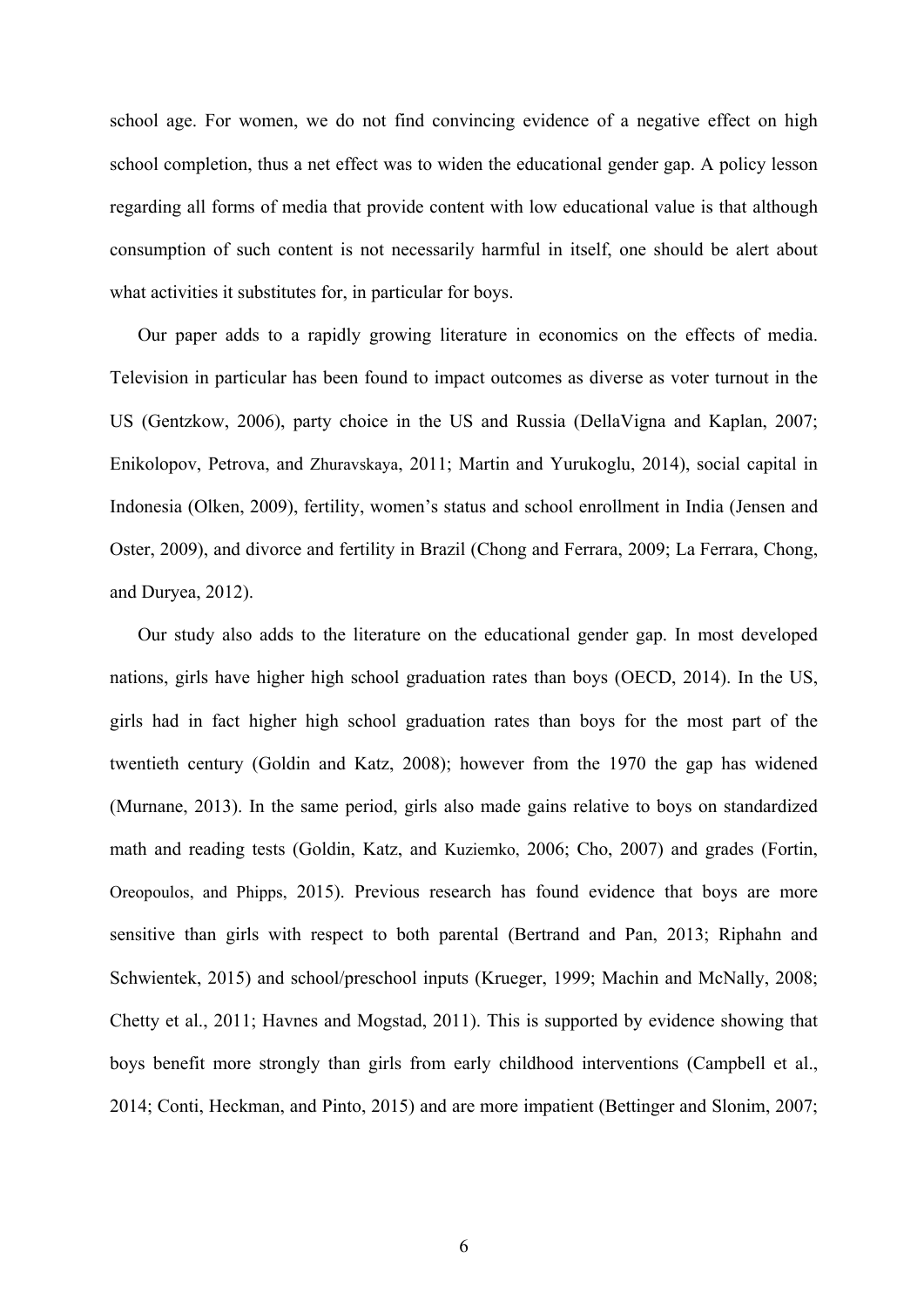Dohmen, Falk, and Sunde, 2010; Castillo, Ferraro, Jordan, and Petrie, 2011; Golsteyn, Grönqvist, and Lindahl, 2014).

### **2 Data and institutional background**

Television was introduced in Norway in the 1960s. Until 1981, the state-controlled Norwegian Broadcasting Corporation held a legal monopoly on broadcasting in the country, and for most Norwegians, only a single TV-channel was available. In December 1981, the newly elected government announced that 30 other agents would obtain broadcasting licenses the following year, thereby breaking the public monopoly. It then became legal to forward television signals broadcast by satellites in local cable networks. All such local cable networks had to register with the Post- and Telecommunications Authority. The legalization in 1981 initiated a large-scale roll-out of local cable networks. Because of economies of scale in laying the necessary cables, the roll-out took place primarily in densely populated areas (Norwegian Ministry of Culture, 1995). Mandatory registration continued until 2004, at which point 40 % of the population was covered. The aggregate evolution of the number of households covered is shown in Figure I.



Figure I. Share of households with cable television 1970-2005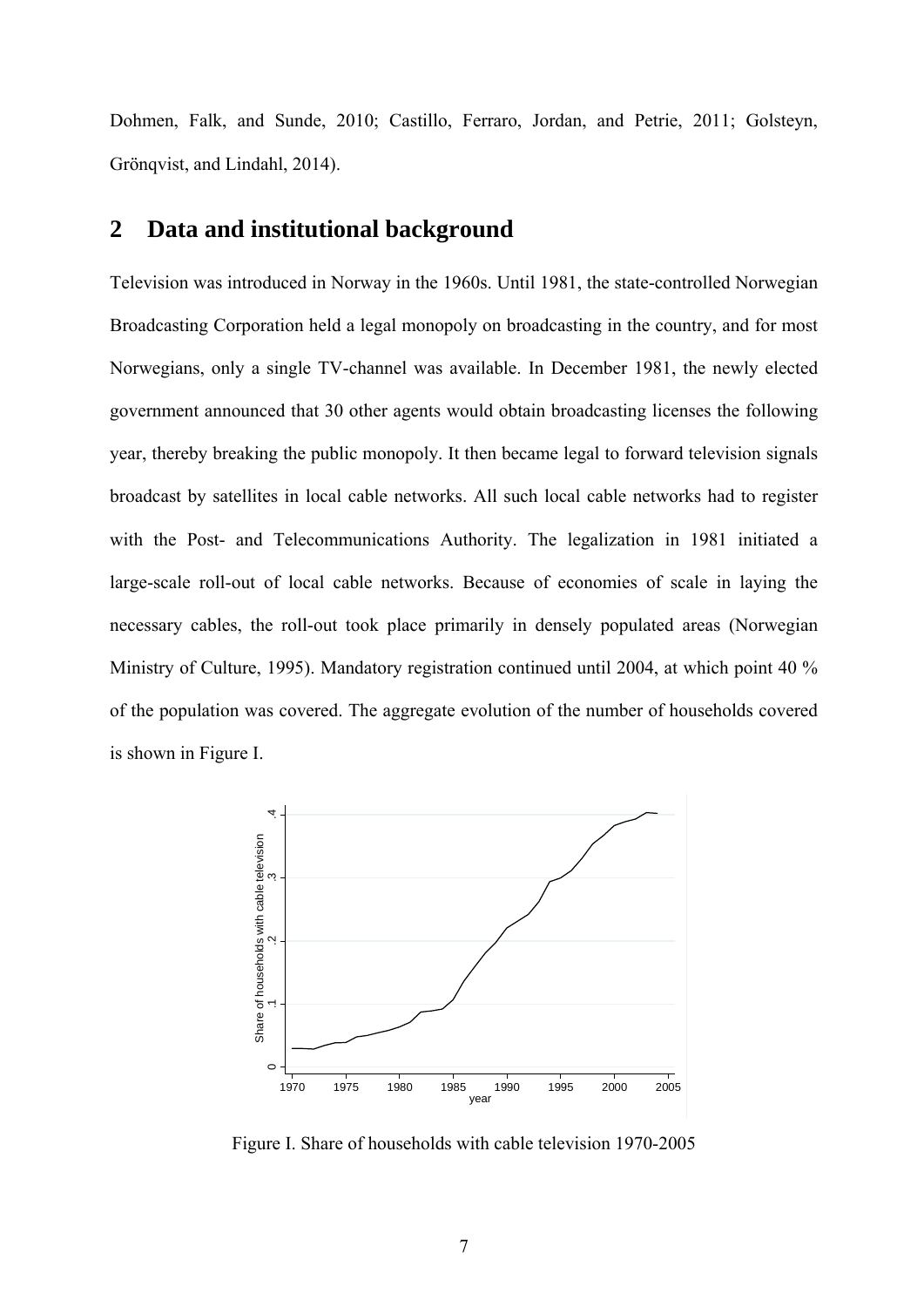The television data consist of the universe of Norwegian local cable networks up to 2004. They contain more than 11,000 unique networks, each with the number of households covered, the first date of operation, and the municipality. We combine this with data on the number of households in a municipality to obtain the yearly coverage rate in each municipality up to 2005. The maps in Figure II show three snapshots of coverage rates across the country between 1985 and 2005. They illustrate the considerable geographical disparities in the roll-out process, with cable networks first established in the Oslo-area, and then expanded to other densely populated areas throughout the country. To arrive at individualized exposed-to-TV-variables, we construct two variables for each person born between 1974 and 1987: the cumulative cable TV coverage over their first 18 years both in their municipality of actual residence at any time and in their municipality of birth. The resultant TV coverage variables thus vary from zero (for individuals who never had access to cable TV before age 18) to 18 (for individuals who had access throughout their childhood and adolescence).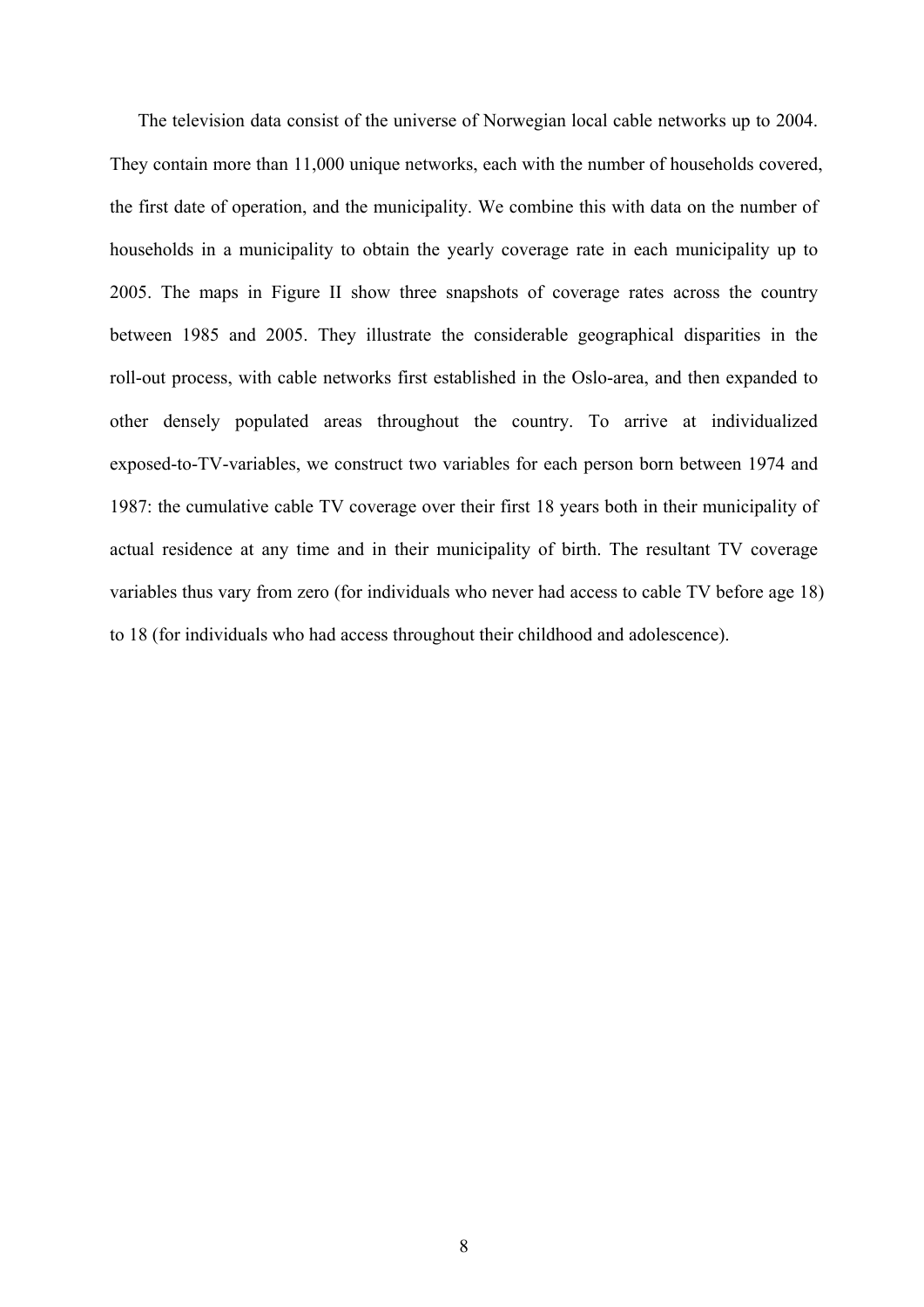

Figure II. Cable television coverage by municipality, 1985-2005

Unfortunately, we do not have the same kind of data on commercial television coverage by parabolic antennas. This is a minor problem in the present context, however, as parabolic antennas were providing only a small amount of television coverage in this period. When Statistics Norway started their media survey in 1991, only 5 % of the households had a parabolic antenna. Since parabolic antennas and cable television were substitutes for each other, the presence of parabolic antennas will nevertheless tend to attenuate our estimated effects of commercial television access slightly, as we implicitly will assume that cable networks are the only providers of these channels.

Coinciding with the expansion of commercial television in Norway, there has been a marked change in the way young people spend their leisure time. Figure III illustrates some key findings from a sequence of time use surveys provided by Statistics Norway.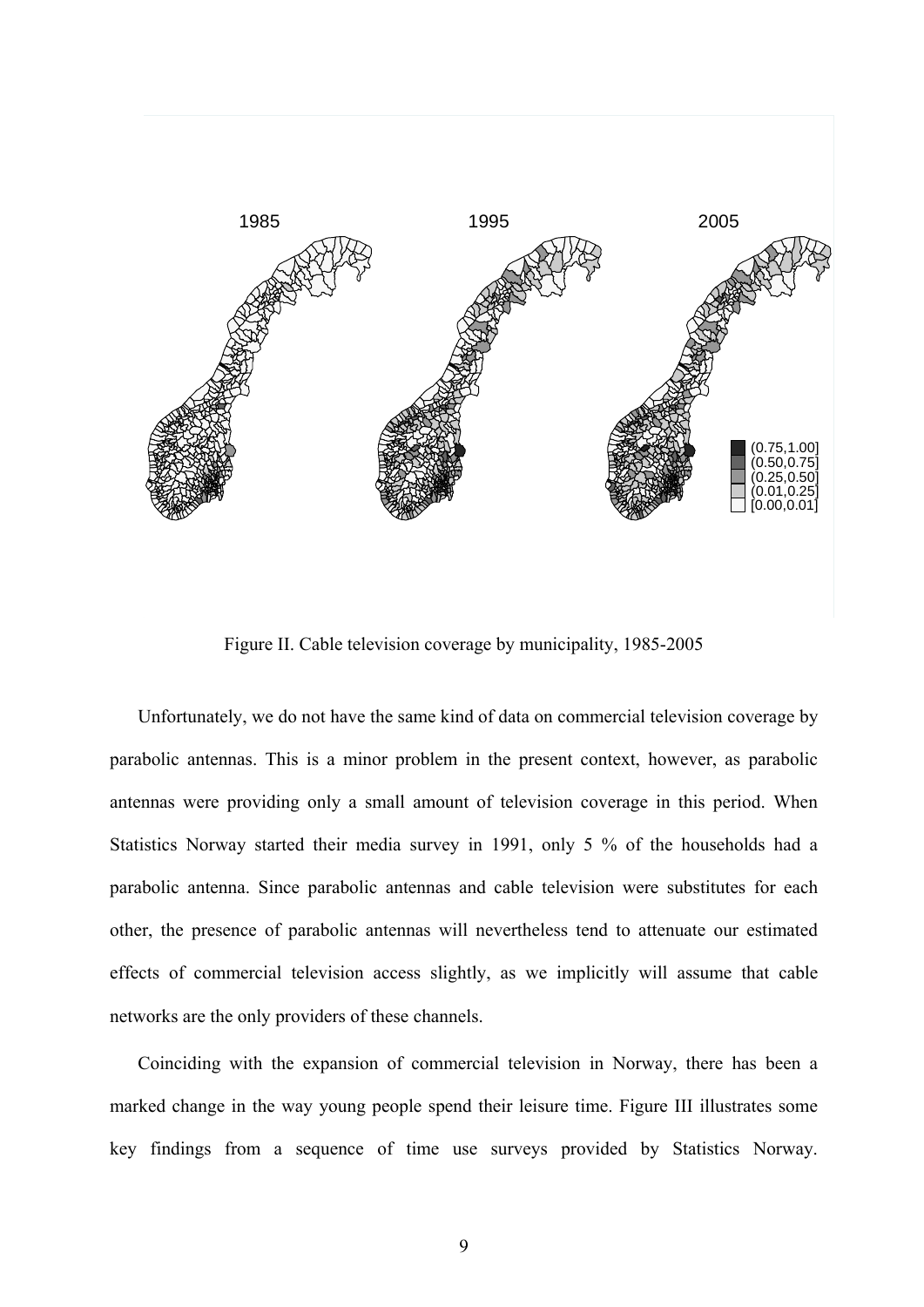Unsurprisingly, time spent watching television increased considerably for both boys and girls during the 1980s and 1990s. To a large extent, this substituted for reading, particularly among boys, for which time spent reading dropped by as much as 74 percent; from 39 minutes per day in 1980 to 10 minutes per day in 2000.



Figure III. Minutes Spent An Average Day On Television Wathcing and Reading, Boys (Solid Lines) and Girls (Dotted Lines) Aged 16-24.

Source: Statistics Norway; time use surveys collected in 1970, 1980, 1990, 2000, and 2010.

The data we use in the statistical analysis stem from different administrative registers, and cover the complete population. The outcomes we focus on are cognitive ability score at age 18 for young men, and a dichotomous variable indicating high-school completion by age 21 (two years after the "normal" graduation age) for both men and women. Our measure of cognitive ability is based on data from the Norwegian Armed Forces. Before compulsory military service, all Norwegian men undergo an assessment of suitability. From 1969/70, this assessment has included intelligence testing. All test-takers receive a score which is a composite of three tests, on arithmetic, word similarities and figures. In this paper we have standardized the test scores, thus point estimates will be directly interpretable as percentage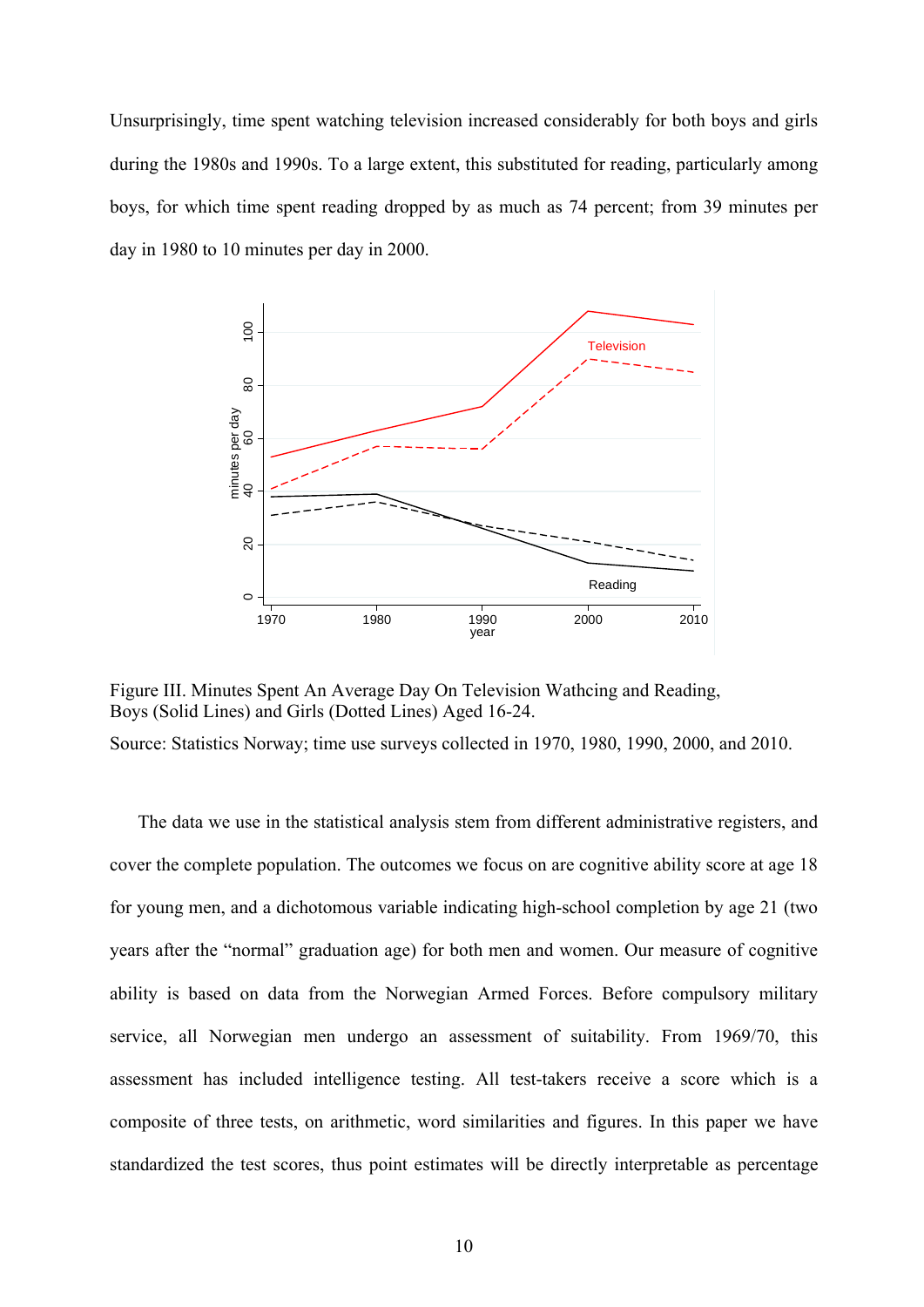points of a standard deviation, though for expositional purposes we sometimes refer to the corresponding IQ scores.

 Figure IV (left panel) shows that there has indeed been a negative development on this test since the early 1990s, in line with previous findings reported by Sundet, Burlaug, and Torjussen (2004). Another notable phenomenon was a widening of the gender gap in high school completion, which increased by more than 6 percentage points (right panel).



Figure IV

Left: IQ of Norwegian Conscripts 1992-2005.

Right: Female-male gender gap in high school completion at 21.

Note: The IQ test was normed on the test cohort of 1980, which provides the reference point  $(i.e. 1980$  mean = 100).

We match the two outcomes with data on parental characteristics and on the municipality of residence from the year of birth and onwards. The first cohort in our sample is the cohort born in 1974, which is the first year from which we have data on residence at birth. We include all subsequent cohorts until and including the one born in 1987, which turned 18 years old in 2005. The reason why we stop at the 1987 birth cohort is that we do not have the data needed to compute total cable television coverage for later cohorts, as the mandatory registration of networks ended in 2004. To sum up, our sample consists of the birth cohorts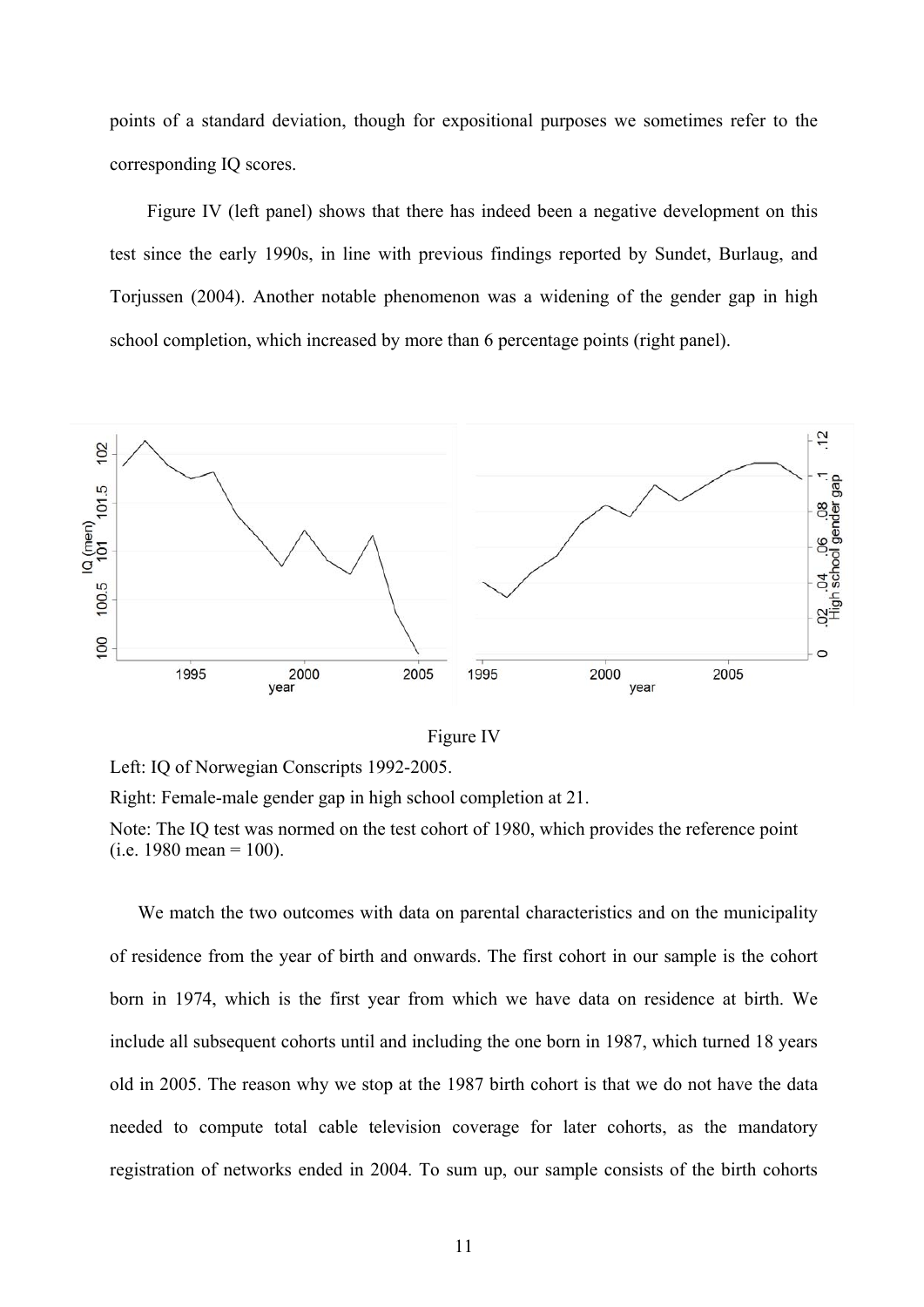1974-1987, with outcomes measured in 1992-2005 (ability test scores) and 1995-2008 (high school completion). To allay worries concerning an increasing share of people with immigrant background taking the test, we include only individuals born in Norway to Norwegian-born parents.

Table I presents an overview of the data we use in this paper, with descriptive statistics for the two outcomes and for the various control variables we are going to use in the statistical analysis. In total, we have around 311,000 observations. On average, the persons in our dataset had access to cable TV in only 3.45 years during their childhood and youth. But TV exposure increased considerably over time, from less than 2 exposure-years for our first cohorts to more than 5 for our last (not shown in the table). The control variables are defined at the individual or at the municipality-by-cohort levels, in both cases measured no later than the time of birth. In addition, we will in some cases use municipality characteristics measured in 1980 (pre-legalization) interacted with time-indicators. Individual characteristics comprise the educational attainment and earnings levels of both parents, whereas municipality characteristics cover socio-economic factors, such as average education, employment, and earnings; see Table I for details.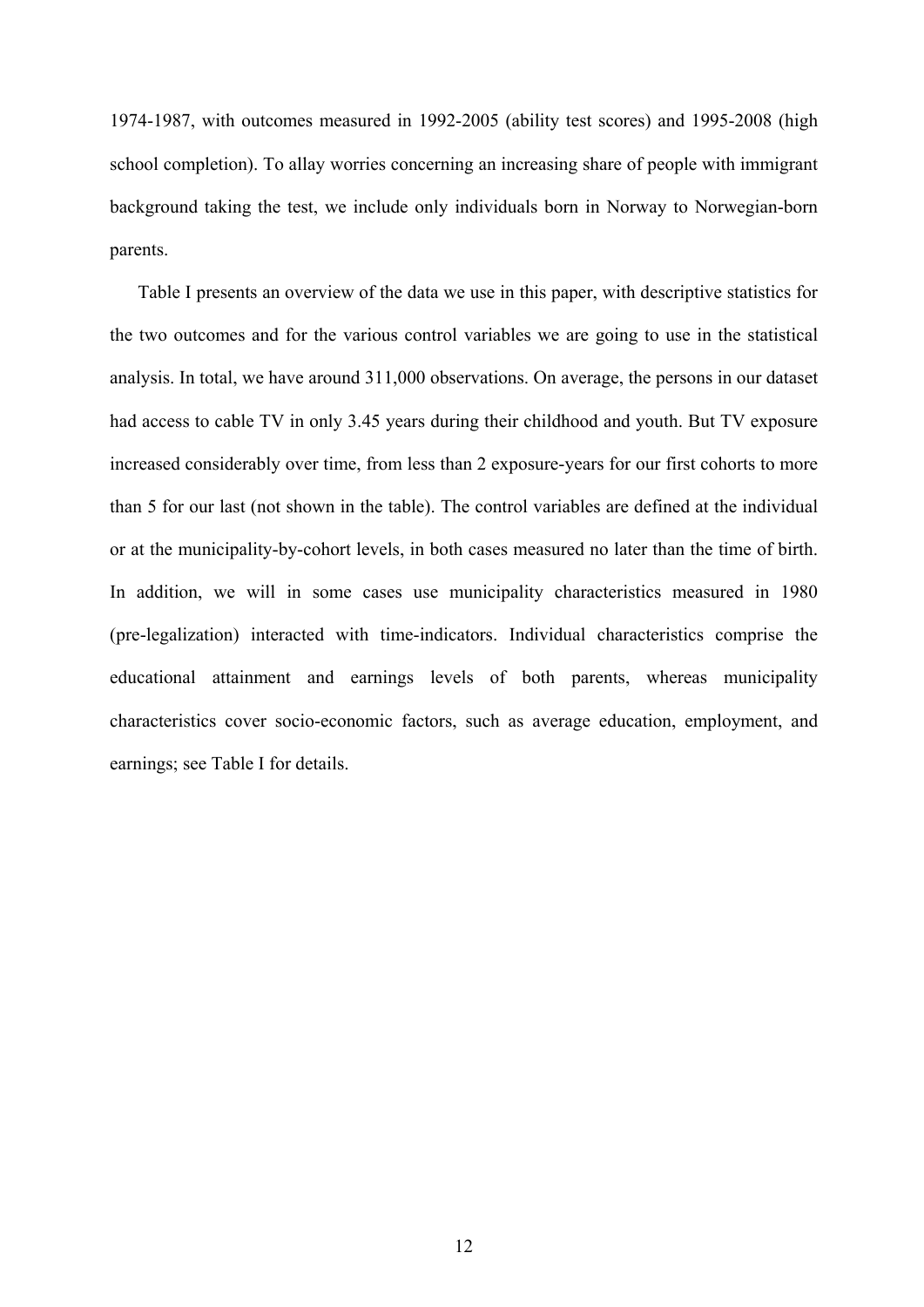|                                                                          | <b>Boys</b> |         | Girls  |         | min     | max    |
|--------------------------------------------------------------------------|-------------|---------|--------|---------|---------|--------|
|                                                                          | mean        | sd      | mean   | sd      | min     | max    |
| <b>Outcomes</b>                                                          |             |         |        |         |         |        |
| ability test score at age 18                                             | 0.08        | (0.87)  |        |         | $-2.00$ | 2.00   |
| (standardized)                                                           |             |         |        |         |         |        |
| high school completed at age 21                                          | 0.67        | (0.47)  | 0.75   | (0.47)  | 0.00    | 1.00   |
| Main explanatory variable                                                |             |         |        |         |         |        |
| TV, actual years of coverage until<br>age 18 (municipality of residence) | 3.31        | (3.54)  | 3.29   | (3.52)  | 0.00    | 18.00  |
| TV, potential years of coverage until<br>age 18 (birth municipality)     | 3.45        | (3.70)  | 3.42   | (3.69)  | 0.00    | 18.00  |
| <b>Controls</b>                                                          |             |         |        |         |         |        |
| <b>Parental characteristics in birth</b>                                 |             |         |        |         |         |        |
| year                                                                     |             |         |        |         |         |        |
| education father, four levels                                            | 1.98        | (0.83)  | 1.98   | (0.82)  | 1.00    | 4.00   |
| education mother, four levels                                            | 1.83        | (0.73)  | 1.83   | (0.73)  | 1.00    | 4.00   |
| income father, 1000 USD                                                  | 69.11       | (30.44) | 69.09  | (30.47) | 0.00    | 259.09 |
| income mother, 1000 USD                                                  | 20.94       | (22.87) | 20.76  | (22.83) | 0.00    | 259.09 |
| <b>Municipality characteristics in</b>                                   |             |         |        |         |         |        |
| birth year                                                               |             |         |        |         |         |        |
| schoolyears attained                                                     | 11.45       | (0.44)  | 11.44  | (0.44)  | 8.90    | 12.84  |
| income males, 1000 USD                                                   | 62.57       | (8.17)  | 62.54  | (8.15)  | 31.39   | 88.98  |
| income females, 1000 USD                                                 | 25.52       | (7.30)  | 24.46  | (7.28)  | 6.58    | 45.94  |
| employment rate males                                                    | 0.80        | (0.04)  | 0.80   | (0.04)  | 0.42    | 0.90   |
| employment rate females                                                  | 0.44        | (0.12)  | 0.44   | (0.12)  | 0.08    | 0.71   |
| <b>Municipality characteristics pre</b>                                  |             |         |        |         |         |        |
| reform (1980)                                                            |             |         |        |         |         |        |
| schoolyears attained 1980                                                | 11.45       | (0.41)  | 11.45  | (0.41)  | 10.14   | 12.63  |
| income males 1980, 1000 USD                                              | 64.43       | (7.28)  | 64.40  | (7.26)  | 38.75   | 82.53  |
| income females 1980, 1000 USD                                            | 25.88       | (5.51)  | 25.85  | (5.50)  | 12.72   | 37.48  |
| employment rate males 1980                                               | 0.81        | (0.03)  | 0.81   | (0.03)  | 0.56    | 0.89   |
| employment rate females 1980                                             | 0.45        | (0.09)  | 0.45   | (0.09)  | 0.18    | 0.62   |
| population density 1980                                                  | 0.69        | (0.27)  | 0.69   | (0.27)  | 0.00    | 0.99   |
| average ability level 1980                                               | $-0.03$     | (0.19)  | 4.93   | (0.18)  | $-0.68$ | 0.43   |
| <b>Observations</b>                                                      | 310430      |         | 293643 |         |         |        |

*Table I. Descriptive Statistics* 

*Note:* Parental education in four levels (less than high school, completed high school, university bachelor, university master); income is yearly earnings measured in 2013 prices, converted to USD with an exchange rate of 1 USD=6.5 NOK and right-censored at 20 times the "basic amount" used by the Norwegian Social Insurance Scheme; all municipality level covariates are based on inhabitants with Norwegian-born parents; municipality level income and employment are calculated based on inhabitants aged 18-60; in calculating employment rates, we count as employed individuals with yearly earnings at least 2 times the basic amount, corresponding to around USD 26 000; population density is defined as the share of the municipality inhabitants living in a "densely populated" area.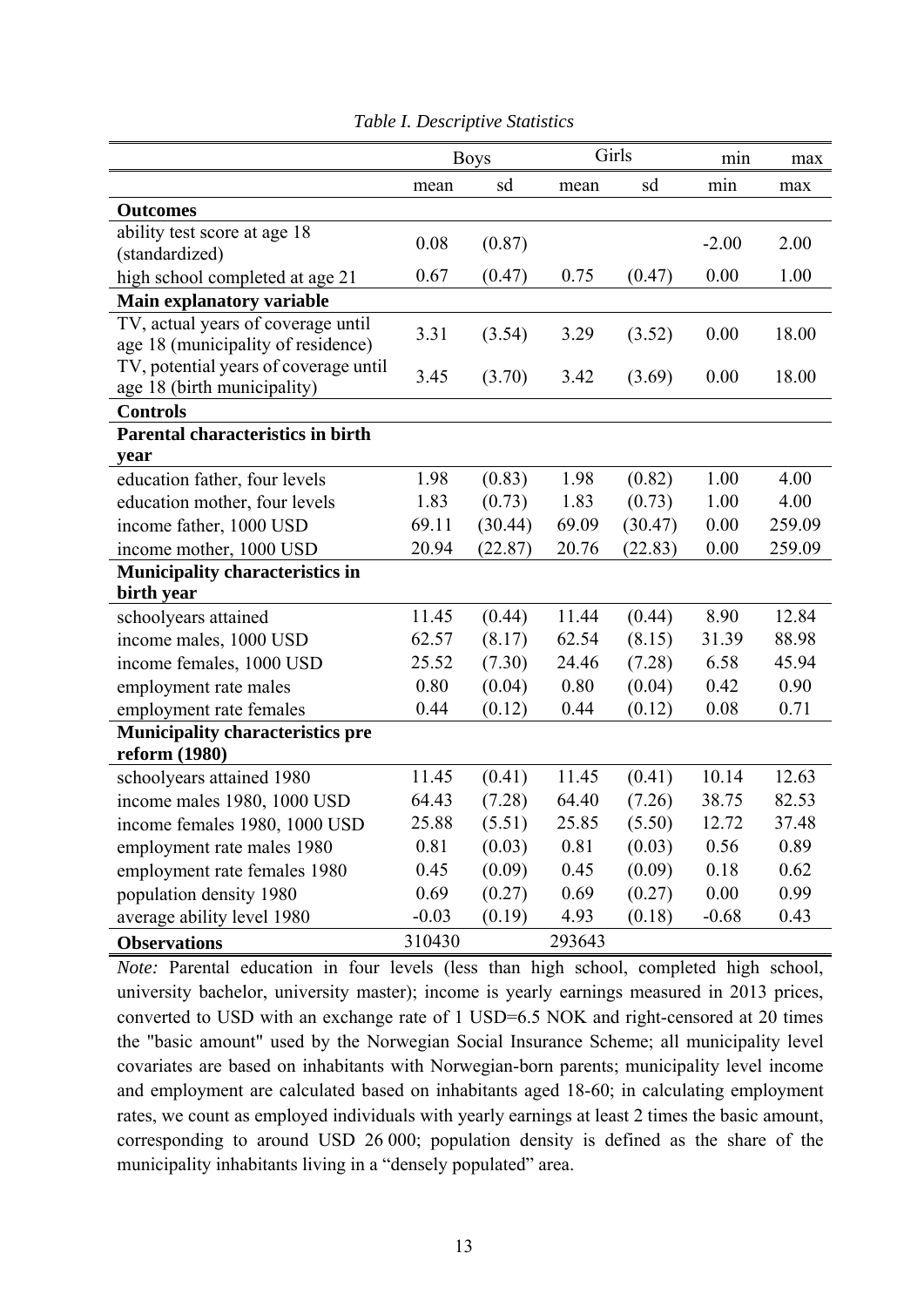### **3 Empirical strategy**

1

In order to identify the causal impacts of cable network expansion on the ability test score and schooling outcomes, we use the municipality-by-cohort specific coverage rate described in Section 2 as the key explanatory variable. The identifying assumption is then that the geographical rollout of cable TV was as good as randomly assigned with respect to other factors that could have generated local variations in the developments of cognitive ability and high school completion rates, conditional on the control variables we use in the analysis. We argue that we can rule out reverse causation in this case, as there is evidence that the cable network expansion during the 1980s and 1990s was solely supply side driven. Building cable networks required heavy investment in infrastructure, and was only profitable in densely populated areas. Given that there was a large excess demand for cable TV everywhere, the actual expansion pattern was determined by economies of scale and physical/topological constraints. Participants from the supply side of the cable television market in this period have confirmed that it is hard to see any factors other than suppliers' capacity and population density that had an impact on where networks were built, and that the deregulation suddenly allowed suppliers to cater to a demand that had been present for a long time.<sup>2</sup> Further evidence for the exogeneity of coverage comes from considering the size and distribution of the networks. Many networks in a locality were constructed at the same time as parts of the same development. The average number of new households gaining access conditional on expansion in any given municipality-year, which is our observational unit, is 691. Thus it is clear that access was determined at a quite different level than the household. The fact that cable networks did not operate in almost 40 % of municipalities (163 of 430) also shows that whether to obtain access was clearly not an individual-level decision.

<sup>&</sup>lt;sup>2</sup> Former head of the union of commercial cable-TV operators in Norway, Knut Børmer; personal communication. Terje Frøsland, of the state owned *Norwegian Telecommunications (Televerket, from 2005 Telenor)*; personal communication.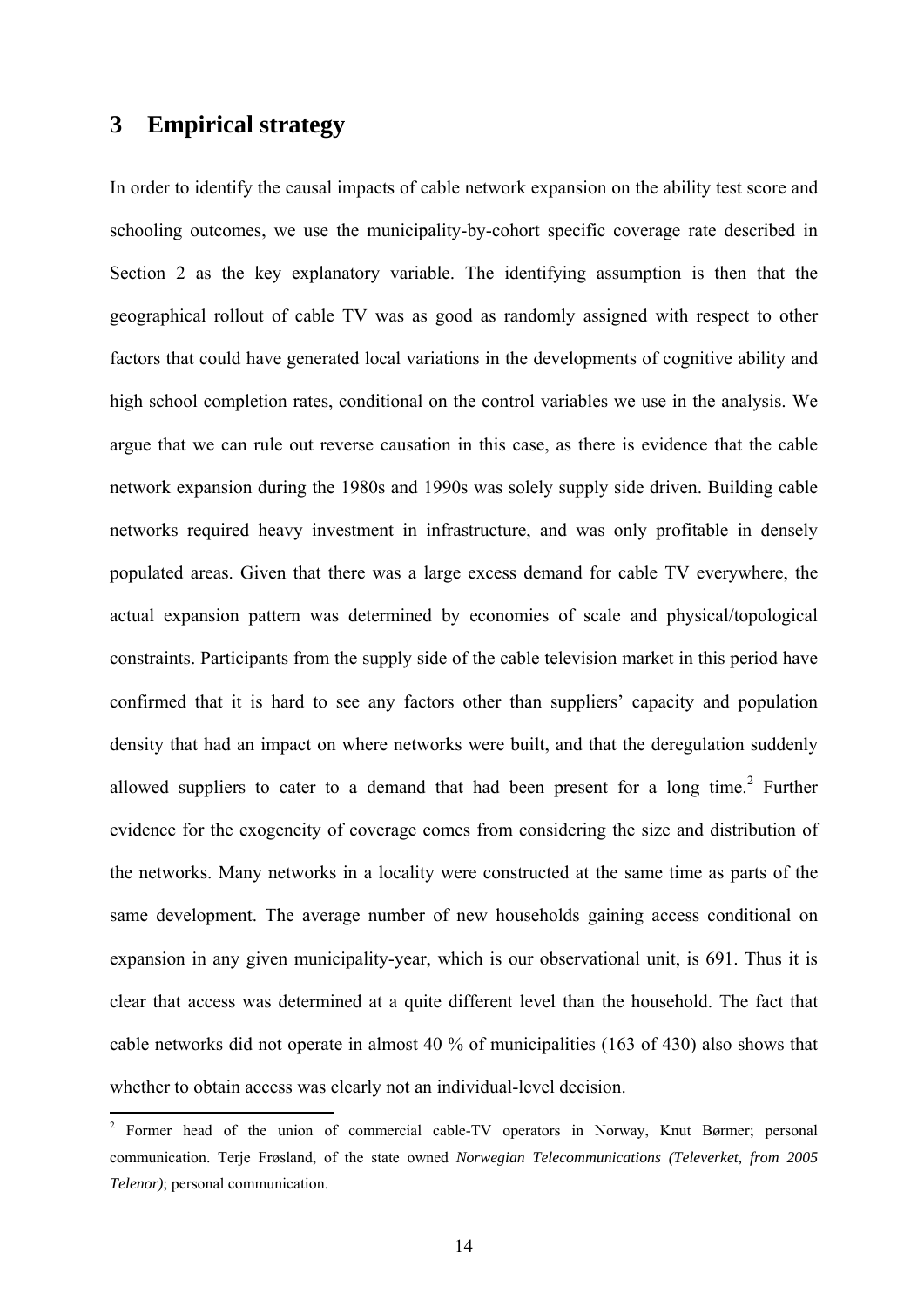In 1999, a government White paper concluded that "significant development of cable networks beyond today's level will most likely not be profitable (Norwegian Ministry of Culture, 1999, Ch. 2.2)," and that "one does not expect significant further development of cable utilities beyond today's coverage of around 38 % (Norwegian Ministry of Culture, 1999, Ch. 2.3)." From Figure 1 we see that this assessment proved correct. The report cites topographical and physical barriers as reasons for why full coverage would not be possible.

As an empirical check on the supply-driven expansion pattern, we run a regression where we use the potential years of coverage (in the municipality of birth) as the dependent variable and a number of pre-expansion (1980) municipality characteristics as explanatory variables. As can be seen from the results reported in Table II, the only variable that is related to subsequent cable television expansion in a statistically significant way is population density.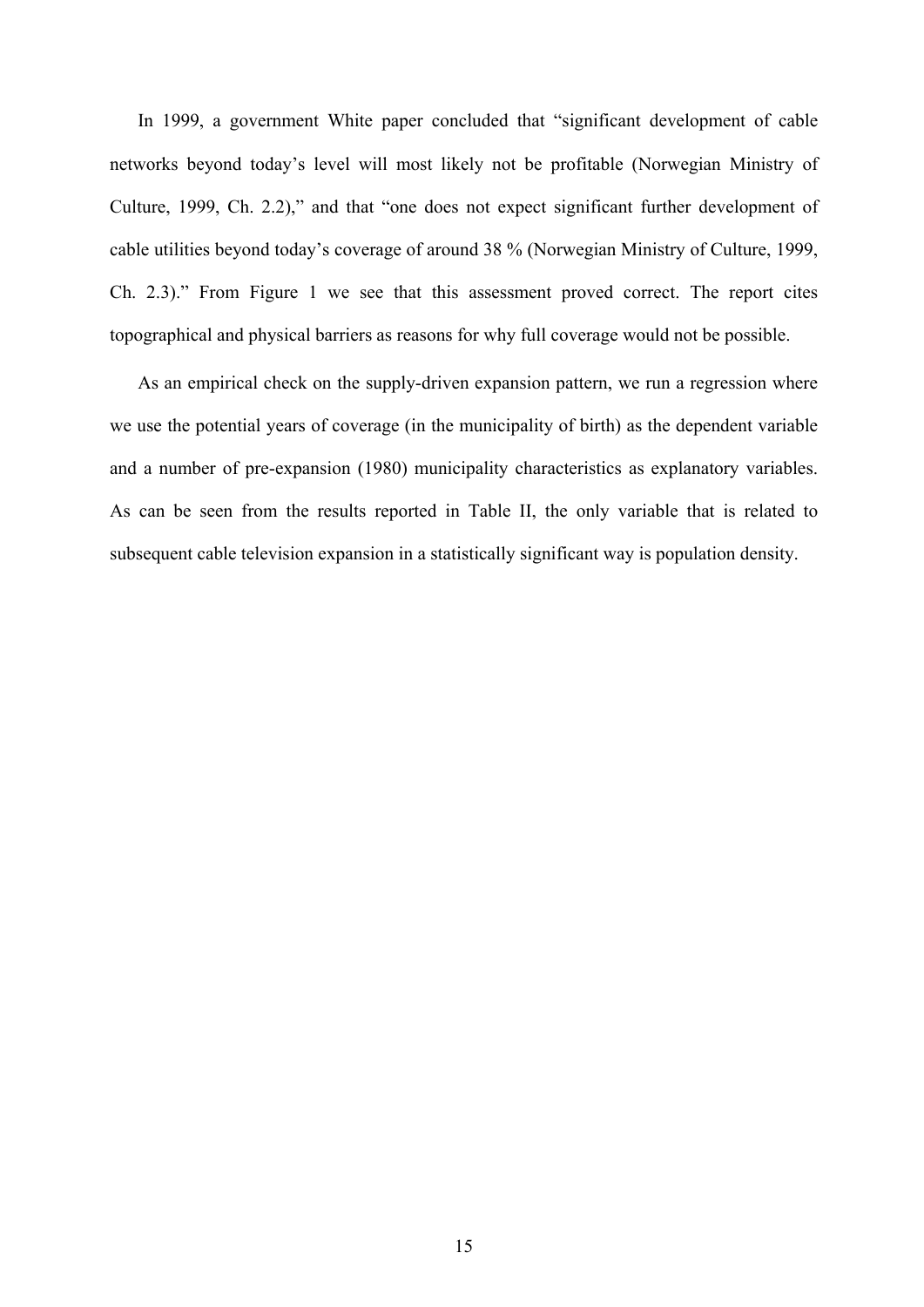|                                                              | (1)             |  |  |  |
|--------------------------------------------------------------|-----------------|--|--|--|
|                                                              | Cable TV        |  |  |  |
|                                                              | coverage, years |  |  |  |
| <b>Baseline municipality characteristics</b>                 |                 |  |  |  |
| Average schoolyears 1980                                     | 1.61            |  |  |  |
|                                                              | (1.10)          |  |  |  |
| Average income males 1980                                    | 0.09            |  |  |  |
| 1000 USD                                                     | (0.07)          |  |  |  |
| Average income females 1980,                                 | $-0.23$         |  |  |  |
| 1000 USD                                                     | (0.35)          |  |  |  |
| Employment rate males 1980                                   | $-9.54$         |  |  |  |
|                                                              | (8.62)          |  |  |  |
| Employment rate females 1980                                 | 16.35           |  |  |  |
|                                                              | (19.05)         |  |  |  |
| Average male ability 1980                                    | 0.57            |  |  |  |
|                                                              | (1.07)          |  |  |  |
| Population density 1980                                      | 3.38            |  |  |  |
|                                                              | (1.36)          |  |  |  |
|                                                              | **              |  |  |  |
| cohort f.e.                                                  | Yes             |  |  |  |
| ymean                                                        | 3.44            |  |  |  |
| N obs                                                        | 604073          |  |  |  |
| N municipalities                                             | 430             |  |  |  |
| <i>Note:</i> Relation between cable television expansion and |                 |  |  |  |
| municipality covariates in 1980. Standard errors clustered   |                 |  |  |  |
| on municipality. Standard errors in parentheses. $*$ p<0.10, |                 |  |  |  |
| ** $p<0.05$ , *** $p<0.01$ .                                 |                 |  |  |  |
|                                                              |                 |  |  |  |

*Table II TV Exposure in Birth Municipality as Dependent Variable. Regression Results.* 

Although demand did not play a significant role for the rollout of cable TV in Norway, we cannot a priori rule out that the (typically densely populated) areas selected for early expansion have been characterized by different developments in ability scores and schooling outcomes than other areas for reasons unrelated to the cable television expansion. Hence, as we detail below, an important element of our empirical strategy is to control for other possible geographically differentiated trends.

To empirically assess the impacts of cable TV coverage, we use linear regression models with the two outcomes (cognitive ability score and a dichotomous indicator for high school completion) as dependent variables and the number of years with cable TV coverage until age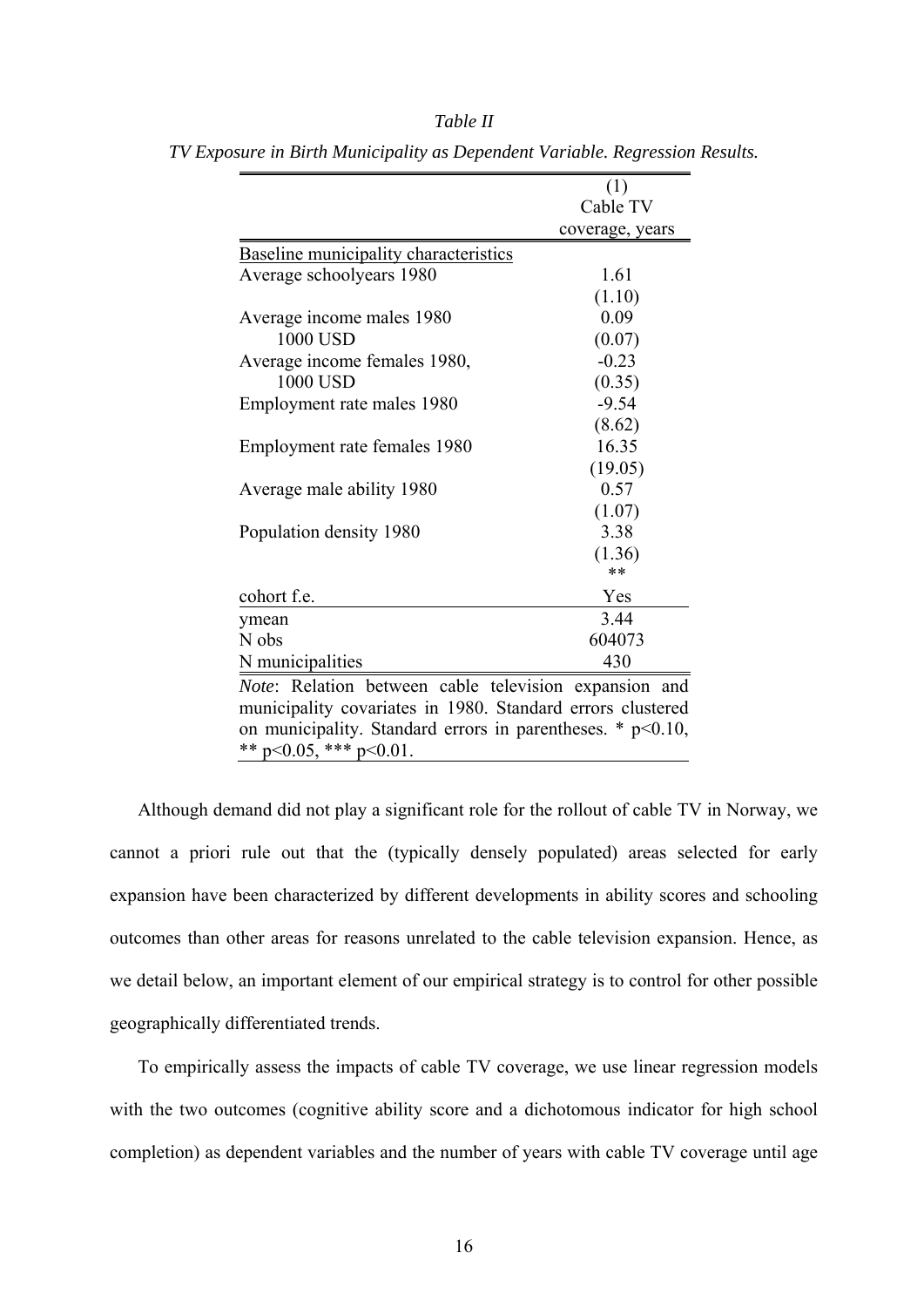18 as the central explanatory variable. Although we have argued that individuals were unable to influence the geographical pattern of cable television expansion, they could obviously ensure own access by migrating to a place with coverage. Hence, the *actual* municipality of residence is potentially endogenous. We will apply instrumental variables models to deal with this problem; i.e., we use the cumulative television coverage in an individual's municipality of birth over the same 18 years to instrument for actual coverage.

It may be argued that the ability test score is an ill-defined dependent variable in a linear regression framework, as the test score scale in principle is ordinal. However, in practice, we have seen that the ability scores fit well into a cardinal interval scale in relation to important outcomes such as annual earnings. This is illustrated in Figure V, where we have plotted average (standardized) male labor earnings at age 40 against ability score (based on 2013 earnings data). The relationship between earnings and ability score is close to linear. Based on this relationship, we have also attempted to rescale the ability score used in Equation (1) such that it actually measures the predicted earnings level at age 40, and thus anchored the test score in an outcome of substantive economic interest. This made essentially no difference for the results, however; hence in the remaining of this paper, we focus on the results where we have used the ability test score directly as the left hand side variable.

Let *i* be a subscript for individuals, *m* for municipality of birth, *c* for county of birth, and *t*  for year of birth. We can then write our baseline second step regression model (to be further explained below) as:

$$
y_i = \beta \widehat{T}V_a + \delta_m + \Theta_{ct} + s_{mt}\zeta + p_i\eta + (m_0 \times I_t)\lambda + \varepsilon_{imt}
$$
 (1)

where  $y_i$  is an individual outcome measured at age 18 or age 21,  $\widehat{TV}_a$  is predicted cumulative cable TV exposure during the first 18 living years,  $\delta_m$  is a birth-municipality fixed effect,  $\Theta_{ct}$  is a birth-county-birth-year fixed effects,  $(s_m, p_t)$  are vectors of socioeconomic municipality characteristics at the year of birth and parental characteristics,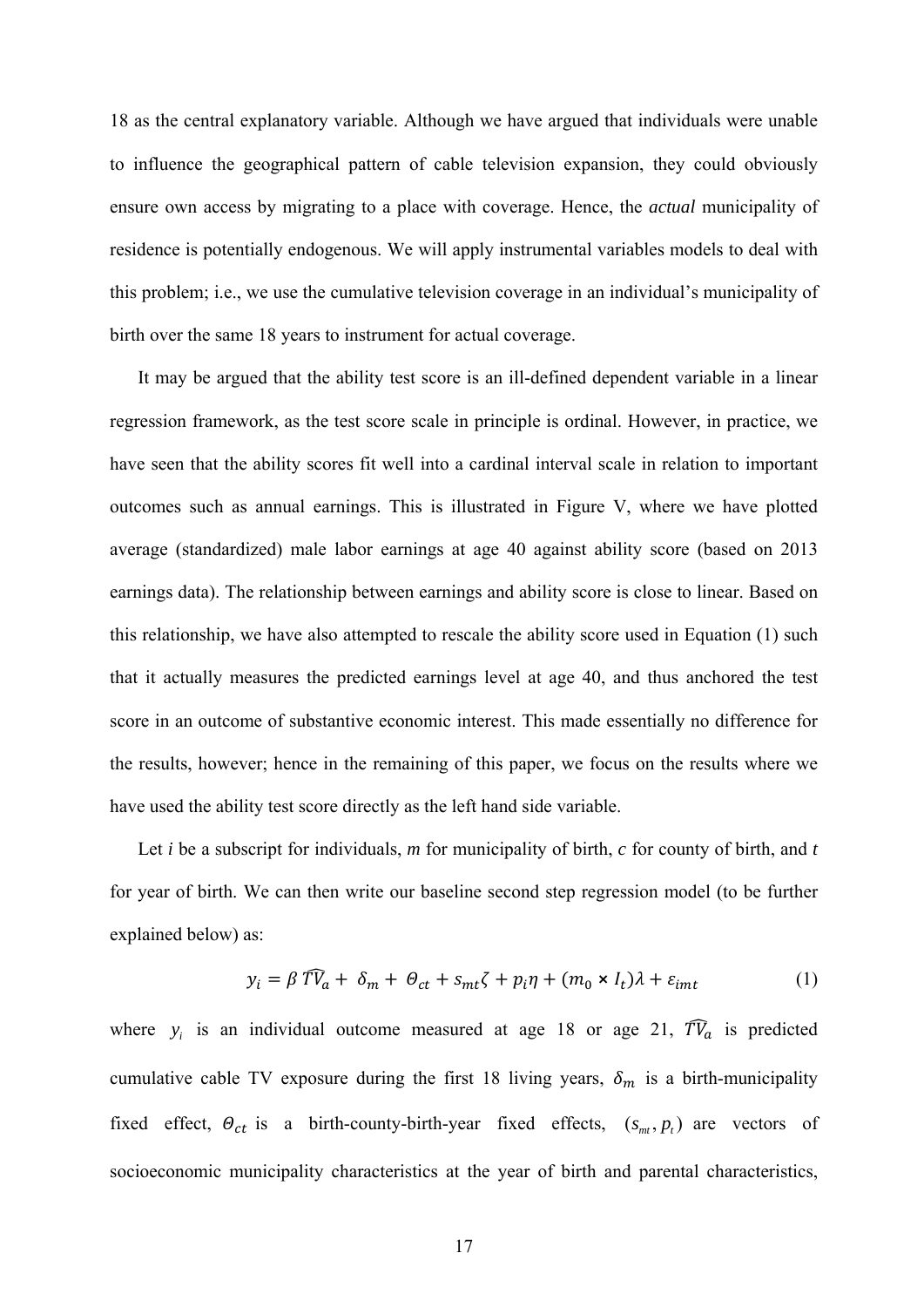respectively, and  $(m_0 \times I_t)$  is a vector of pre-reform (1980) birth-municipality characteristics  $(m_0)$  interacted with birth-year dummy variables  $(I_t)$ . The predicted cable TV exposure is the linear prediction from a first stage equation where actual TV exposure (based on correctly assigned municipality in every year) is the left-hand side variable and the corresponding TV exposure in the municipality of birth is the right-hand side variable, together with the municipality and county specific controls included in (1).



Figure V Standardized income at age 40 by ability test score

Note: Data based on income of 40-year old men in 2013. Income is first averaged by ability score, then standardized.

An important point to note is that *all* the explanatory variables in (1) are predetermined at birth or earlier. The birth-municipality fixed effects are included to control for any time-invariant factors that vary between municipalities in a way that correlates with cable TV expansion. We can obviously not use municipality-year fixed effects, as that would totally absorb also the effects of interest. However, by including regional birth-year fixed effects at a somewhat higher geographical level, we can control for time variations that are common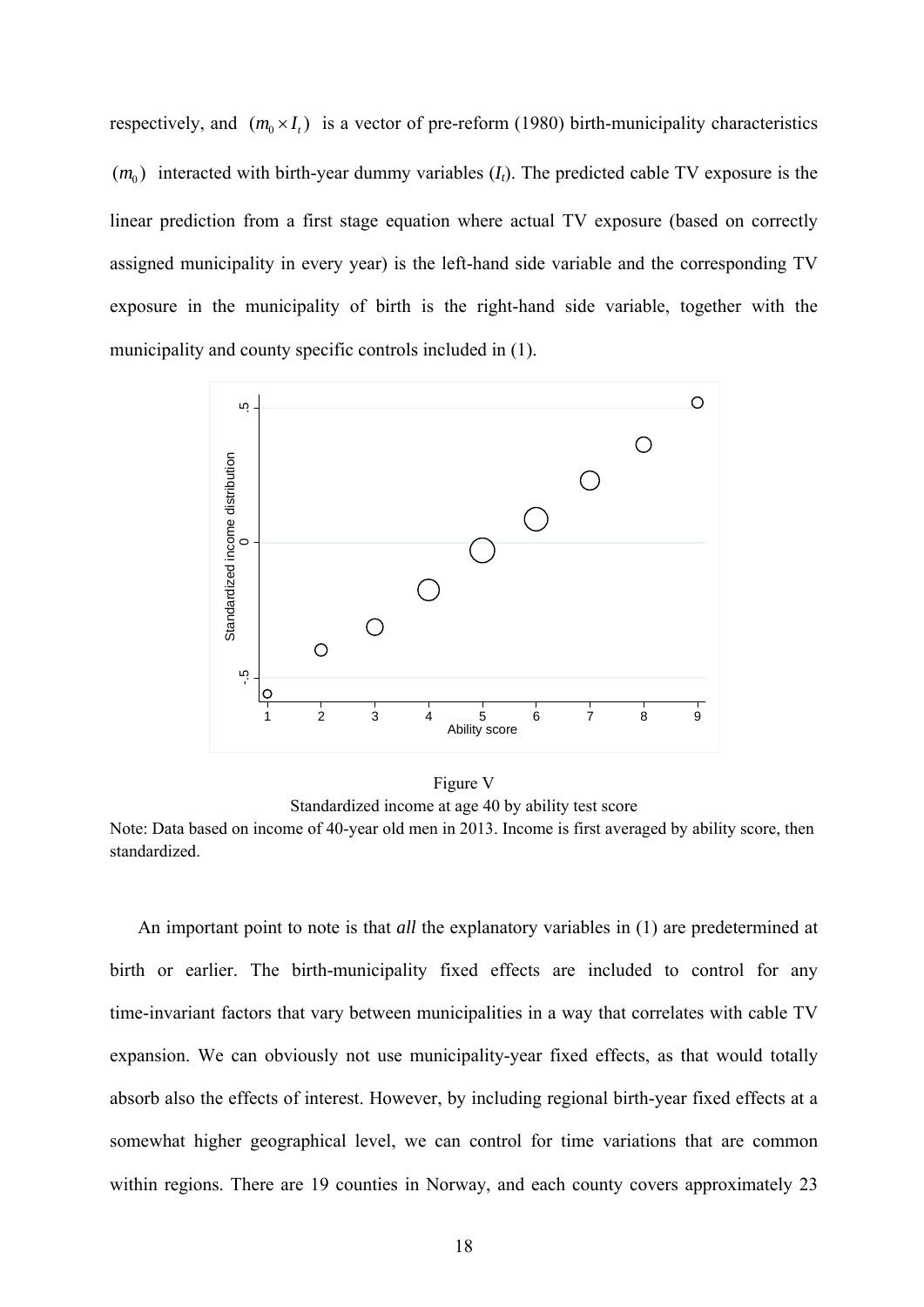municipalities on average. A somewhat unfortunate consequence of using county-year fixed effects is that we effectively throw out observations from Oslo, the capital city, which is by far the largest municipality and forms its own county. However, we exploit these data in a separate analysis, where we use observations from the largest cities/municipalities only (without county-year dummy variables).

The vector of time-varying socioeconomic municipality characteristics  $s_{m}$  is included to account for local trends in observed cohort composition that potentially vary across municipalities. The vector includes municipality-level average education, male and female income, and male and female employment rates; see Table I for details. These are all measured in the year of each cohort's birth; hence, they are not absorbed by the municipality-fixed effects (which are common for all cohorts). The vector of parental characteristics  $p_{i}$  includes parental income and indicator variables corresponding to four different categories of completed education. As with the municipality covariates, the parental characteristics are measured in the year of birth of the individual. The interactions of the pre-reform (1980) municipal characteristics and a vector of birth-year dummy variables are included in the manner of Duflo (2001) to control for unobserved local trends in outcomes that vary systematically with factors which potentially influenced network expansion. Since population density was a particularly important factor behind the cable network expansion, we include the 1980 level of population density among the municipal characteristics in this exercise.<sup>3</sup> We also interact the municipalities' pre-reform (1980) average ability level among men with year of birth dummies in the same way in order to account for possible influences of mean-reversion tendencies in the data.

<sup>&</sup>lt;sup>3</sup> We have also estimated the model using a categorization of population density in deciles in this interaction in stead of using it directly as a scalar. This makes essentially no difference for the results.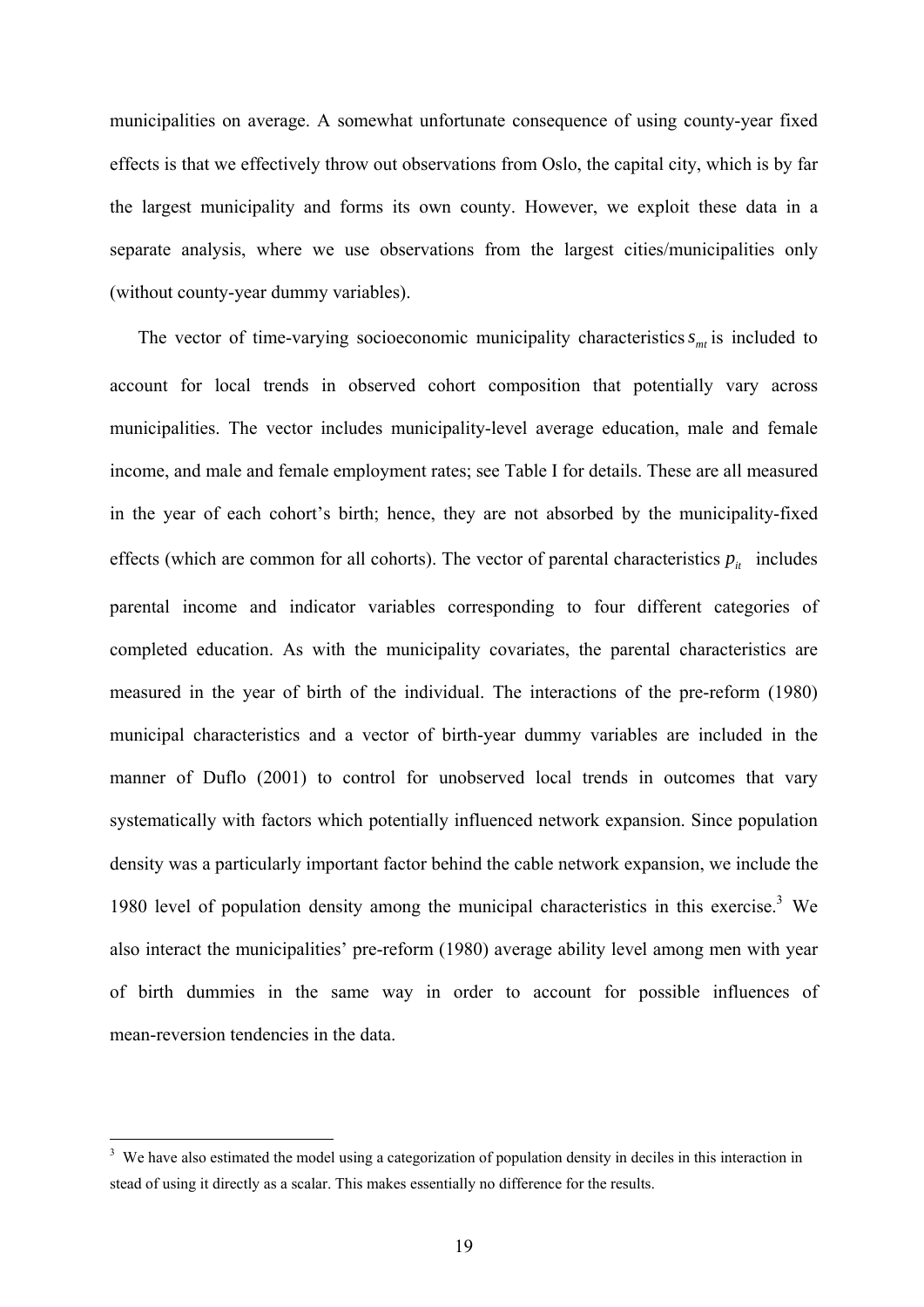### **4 Main results**

The first stage and reduced form estimation results are reported in Table III. The first stage results show that there is a very high correlation between cable television coverage in the municipalities of actual residence and in the municipality of birth. The instrument is powerful. The three final columns show the reduced form effects, using our main model from equation (1) and cable television exposure in individuals' municipality of birth only. The results are a clear preview of what we are going to find later – negative effects for both cognitive ability and high school completion for men and zero effects for women.

Table IV presents our main estimation results in the form the second stage estimates for three alternative models, distinguished by different degrees of control for unobserved time trends interacted with pre-reform municipality characteristics. Note that all the models reported in Table IV contain municipality fixed effects as well as county-by-year fixed effects, in addition to parental characteristics and average municipality characteristics for each cohort. We consider these controls to be essential in order to isolate the presumed random-assignment-like variation in TV exposure, and thus disentangle the causal effects of interest from other potential sources of spatial variation in outcome developments. In the first row, we control for differential time developments correlated with pre-reform population density only, as this is the only variable we know for certain had a considerable impact the cable TV expansion pattern and, hence, represents the most likely source of omitted variable bias. In the second row, we add in the other pre-reform municipality characteristics, such as average education, income, and employment rates (see Table I). And in the final row we also add in the average pre-reform ability level among men. In all cases the pre-reform characteristics are interacted with birth-year dummy variables; hence there are no smooth-trend-assumptions involved in this exercise. Although each of the added variable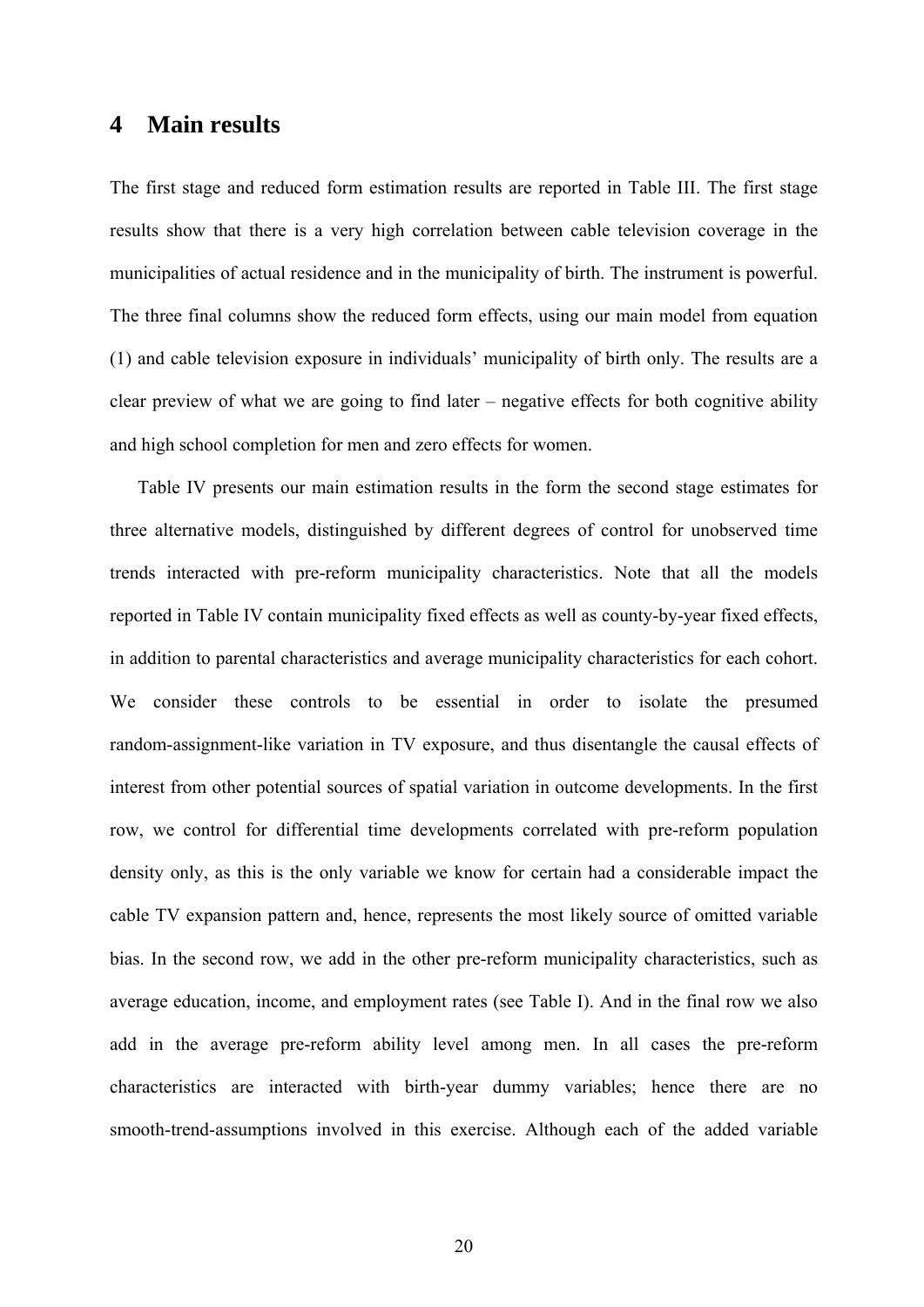groups contributes significantly to explaining the outcomes, the estimated effects of cable TV exposure remain stable.

#### *Table III*

#### *First Stage and Reduced Form Results*

|                                                         | First stage    |                | Reduced form                              |           |             |
|---------------------------------------------------------|----------------|----------------|-------------------------------------------|-----------|-------------|
|                                                         | Men            | Women          |                                           | Men       | Women       |
|                                                         |                |                | Actual exposure, Standardized High School |           | High School |
|                                                         |                | years          | Ability                                   | Graduate  | Graduate    |
| Potential exposure, years                               | 0.82           | 0.82           | $-0.0044$                                 | $-0.0026$ | $-0.0002$   |
|                                                         | (0.014)        | (0.014)        | (0.0024)                                  | (0.0012)  | (0.0012)    |
|                                                         | ***            | ***            | $\ast$                                    | $***$     |             |
| Aggregate fixed effects                                 | Yes            | Yes            | Yes                                       | Yes       | Yes         |
| Municipality covariates                                 | Yes            | Yes            | Yes                                       | Yes       | Yes         |
| Pre-reform characteristics<br>$\#$ cohort fixed effects | Yes            | Yes            | Yes                                       | Yes       | Yes         |
| Parental covariates                                     | N <sub>0</sub> | N <sub>0</sub> | Yes                                       | Yes       | Yes         |
| F(instrument)                                           | 3435           | 3444           | 3                                         | 5         | $\theta$    |
| N obs                                                   | 310427         | 293641         | 279954                                    | 310427    | 293641      |
| N muncipalities                                         | 430            | 430            | 430                                       | 430       | 430         |

*Note*: "Aggregate fixed effects" includes municipality fixed effects and county-year fixed effects. "Municipality covariates" includes average years of schooling attained, male and female income levels, male and female employment rates, all measured in the year of birth. "Pre-reform characteristics" includes 1980 levels of the share of the municipality inhabitants living in a "densely populated" area, the municipality covariates, and average ability score of men residing in the municipality. "Parental covariates" includes education level fixed effects and income for both parents, all measured in the year of birth. Standard errors clustered on municipality. Standard errors in parentheses. \*  $p<0.10$ , \*\*  $p<0.05$ , \*\*\*  $p<0.01$ .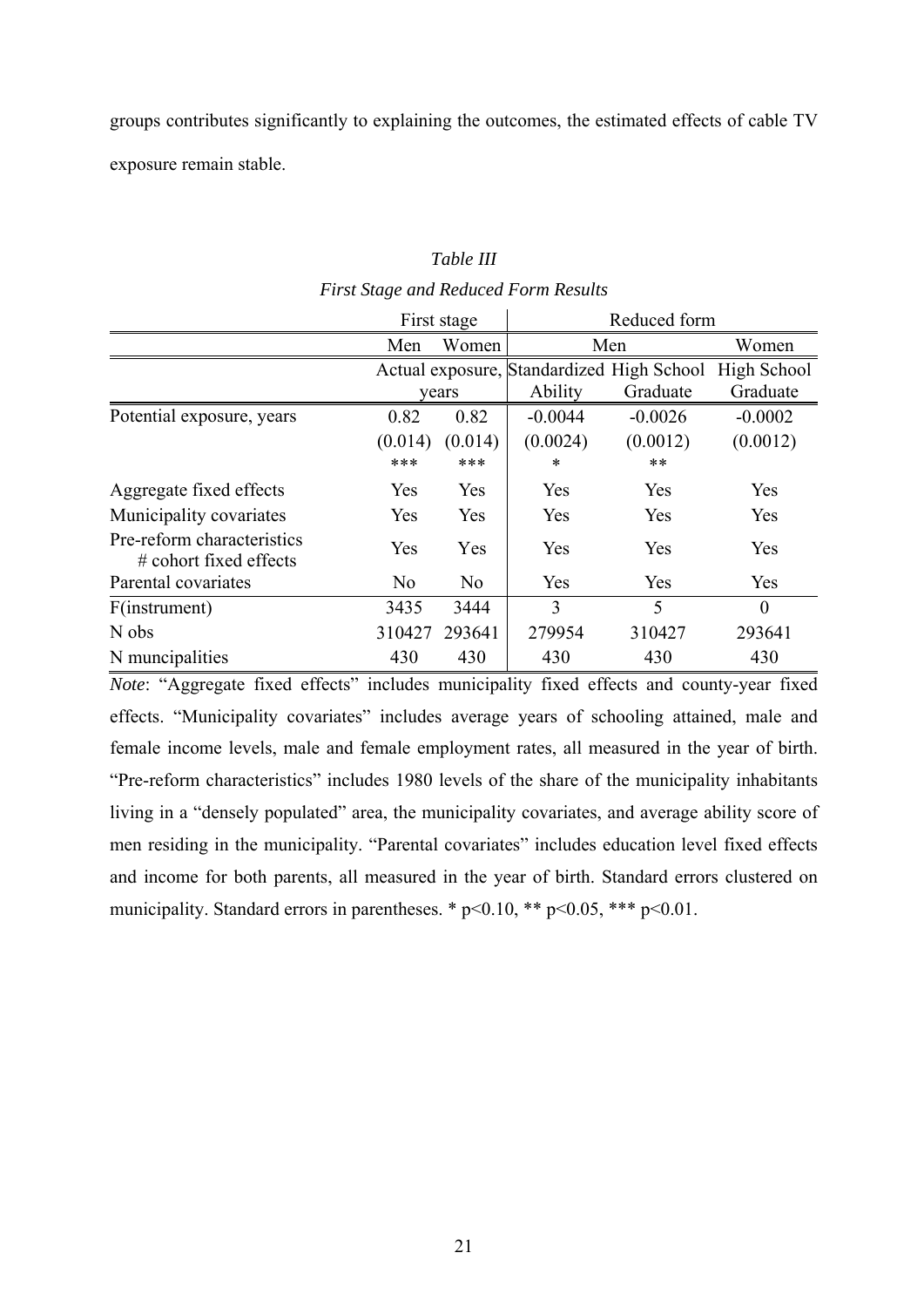#### *Table IV*

|                                                              |              | Men         |             |  |
|--------------------------------------------------------------|--------------|-------------|-------------|--|
|                                                              | Standardized | High School | High School |  |
|                                                              | Ability      | graduate    | graduate    |  |
| Aggregate fixed effects<br>(1)                               | $-0.0068$    | $-0.0036$   | $-0.0005$   |  |
| + municipality and parental covariates                       | (0.0029)     | (0.0015)    | (0.0017)    |  |
| + Pre-reform population density<br>$\#$ cohort fixed effects | $***$        | $**$        |             |  |
| + Pre-reform municipality covariates<br>(2)                  | $-0.0054$    | $-0.0031$   | $-0.0001$   |  |
| #cohort fixed effects                                        | (0.0029)     | (0.0015)    | (0.0015)    |  |
|                                                              | ∗            | $***$       |             |  |
| $+$ Pre-reform ability<br>(3)                                | $-0.0053$    | $-0.0033$   | $-0.0002$   |  |
| #cohort fixed effects                                        | (0.0029)     | (0.0015)    | (0.0015)    |  |
|                                                              | *            | $***$       |             |  |
| ymean                                                        | 0.08         | 0.67        | 0.75        |  |
| N obs                                                        | 279954       | 310427      | 293641      |  |
| N muncipalities                                              | 430          | 430         | 430         |  |

*Main results. Instrumental Variables Estimates of the Effects of One Additional Year With Cable Television Coverage* 

*Note*: Each new model encompasses all of the preceding. "Aggregate fixed effects" includes municipality fixed effects and county-year fixed effects. "Municipality covariates" includes average years of schooling attained, male and female income levels, male and female employment rates, all measured in the year of birth. "Parental covariates" includes education level fixed effects and income for both parents, all measured in the year of birth. "Pre-reform population density" is the share of the municipality inhabitants living in a "densely populated" area in 1980. "Pre-reform municipality covariates" includes 1980 levels of the municipality covariates. "Pre-reform ability" denotes average ability score of men residing in the municipality in 1980. When adding municipality baseline characteristics-cohort interactions from row (1) to (2), the joint  $\chi^2$  values for the 65 added terms range from 128 to 170. Standard errors clustered on municipality. Standard errors in parentheses. \*  $p<0.10$ , \*\*  $p<0.05$ , \*\*\* p<0.01.

We build our discussion of the results on the estimates reported in row (3), which includes the most extensive controls for differential trends related to pre-reform local characteristics. That model is also the one we use as the basis for extensions in sections 5.1 and 6.1.

With the standardized cognitive ability score as the outcome, this specification gives an estimated coefficient on our television exposure measure of -0.0053, i.e. a negative effect of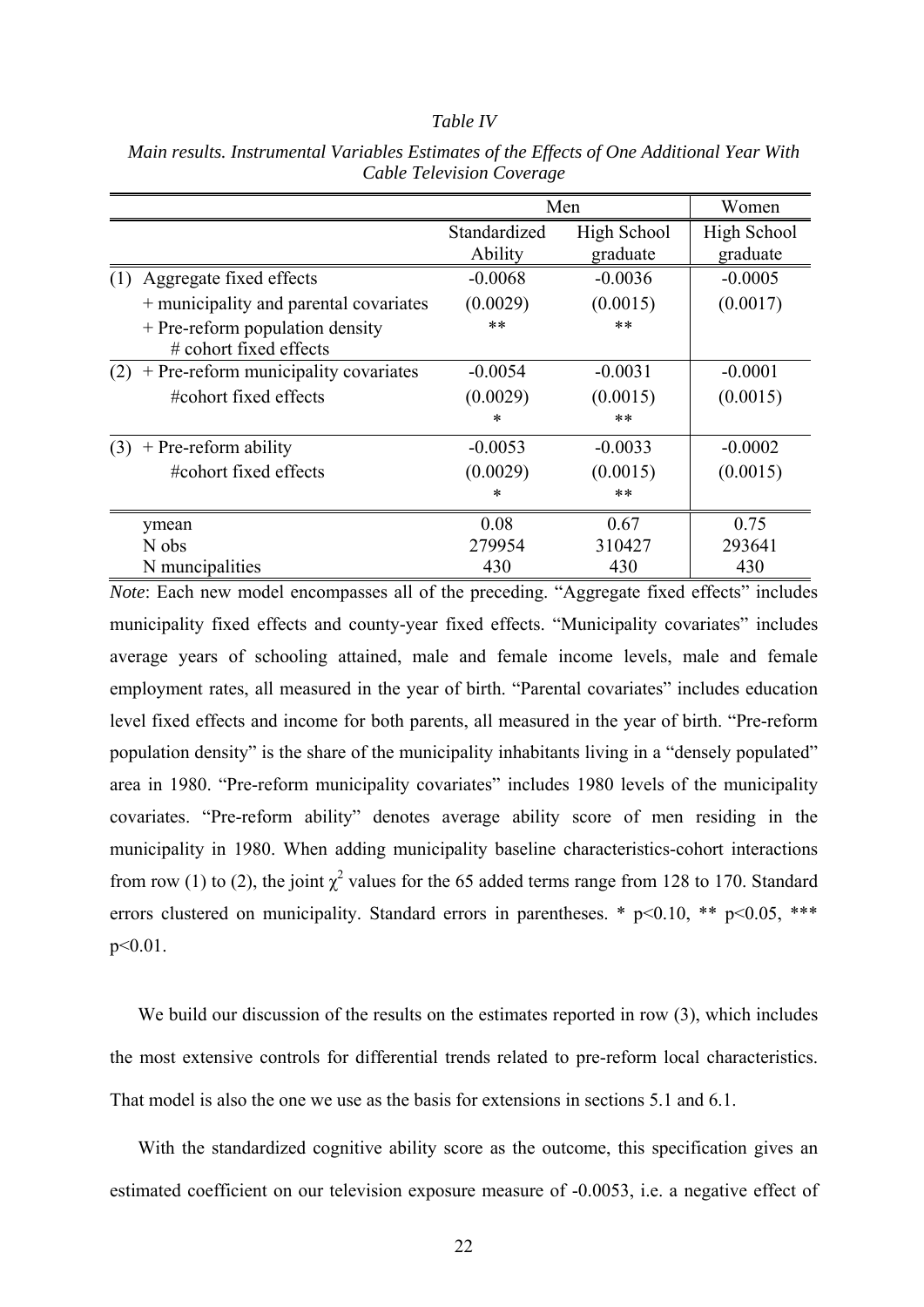exposure of 0.53 % of a standard deviation. Since the IQ scale has a standard deviation of 15, this estimated effect of one additional year of full television coverage would roughly correspond to a 0.08 points reduction in IQ. By comparison, Brinch and Galloway (2012) estimate the effect of one year of schooling to be around 3.7 IQ points using an education reform in Norway in the 1960s. Likewise, Carlsson, Dahl, Öckert, and Rooth (2015) use a quasi-experimental setting in Sweden to exploit variation in test taking date for young Swedish males preparing for military service. Their results imply that one year of schooling raises crystallized (synonyms and technical comprehension) test scores by around 20 % of a standard deviation, corresponding to around 3 IQ points, but has no effect on fluid (spatial and logic) intelligence tests. Taken at face value, our estimate thus indicates that 18 years of full cable TV coverage has a negative impact on cognitive ability (-1.5 IQ) comparable to around half a year's schooling. Further analysis show that the effects are concentrated at the middle and lower upper part of the ability distribution.

Moving on to high-school completion, our results indicate that one extra year of cable TV coverage reduces the probability of high-school completion for men by age 21 by around 0.3 percentage points. To again put the results in perspective, we note that the estimated effect on high-school completion of one year of cable TV exposure constitute  $1/15$  of the corresponding statistical association between one additional year of parental education and high school completion, as reported by Bratsberg, Raaum, and Røed (2012, Figure 5). For women, we find no effect at all on high-school completion, regardless of model specification. This shows that we are not simply picking up some general, local trends, and is consistent with the research showing greater importance of the home and school inputs for boys than for girls. Boys' higher impatience may also make them more susceptible to the temptation of easy entertainment at the expense of more cognitively challenging activities.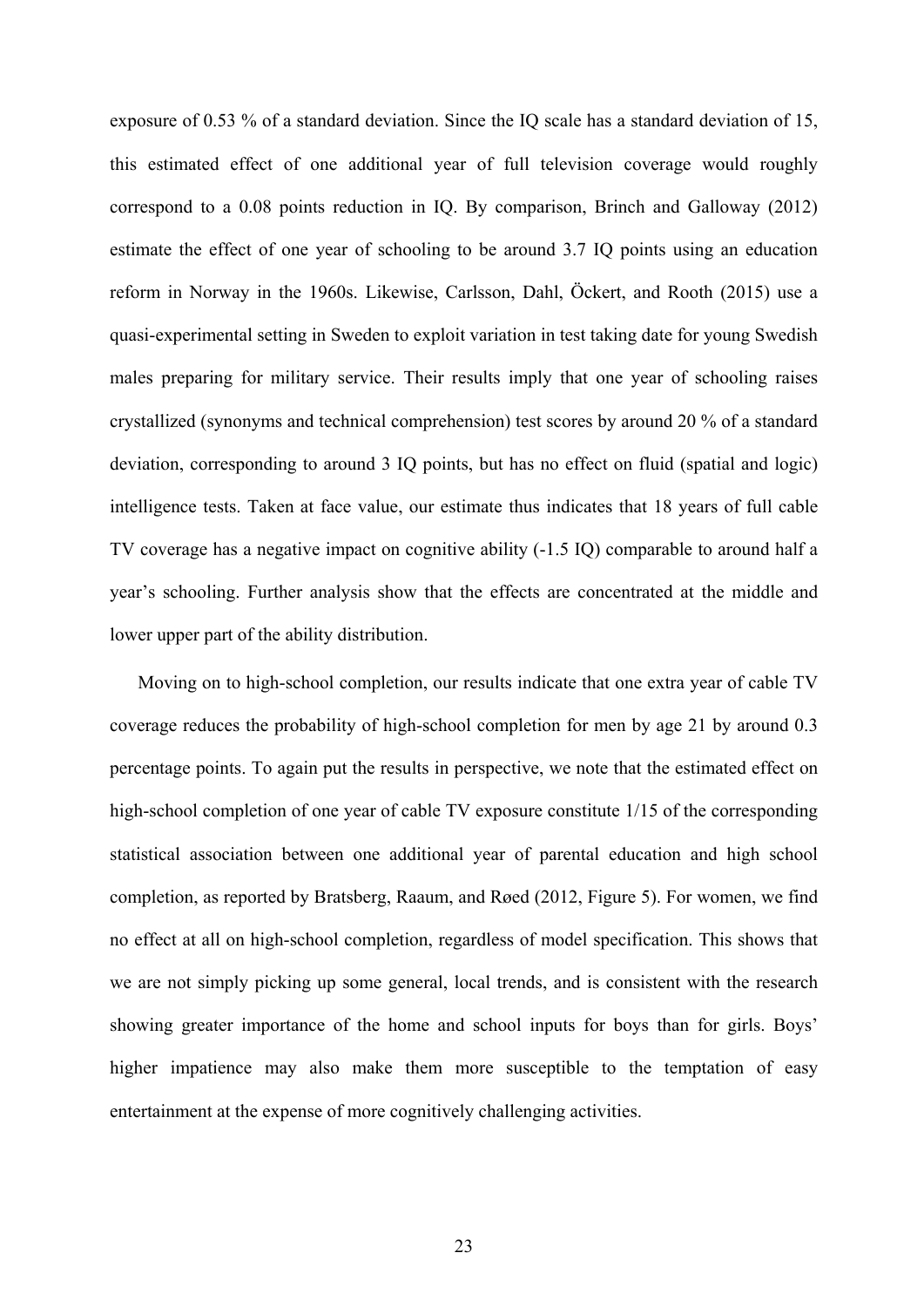### **5 Alternative models and additional robustness checks**

In this section, we first assess our findings robustness with respect to the source of identification. This is done by setting up a model with identification based on within-family variation in television exposure only (Section 5.1), and by exclusively using data from the largest municipalities (Section 5.2). Second, we take a closer look at the possibility of parental selection at baseline by using parental characteristics as outcomes in a "placebo" analysis (Section 5.3).

#### **5.1 Family fixed effects**

A particularly reliable source of identification of cable TV effects would be to compare brothers or sisters who have been subjected to different exposure intensities due to differences in age. Identification with family fixed effects will in practice only come from younger brothers or sisters having higher television exposure, thus we include fixed effects for sibling order in addition to family fixed effects to be sure not to pick up birth order effects. In addition, we include the full vector of controls from Equation (1), insofar as they are not absorbed by the family fixed effects. When running this demanding specification, the point estimates are no longer statistically significant; conf. Table V. It is reassuring, though, that the point estimates are almost identical to those from the baseline specification.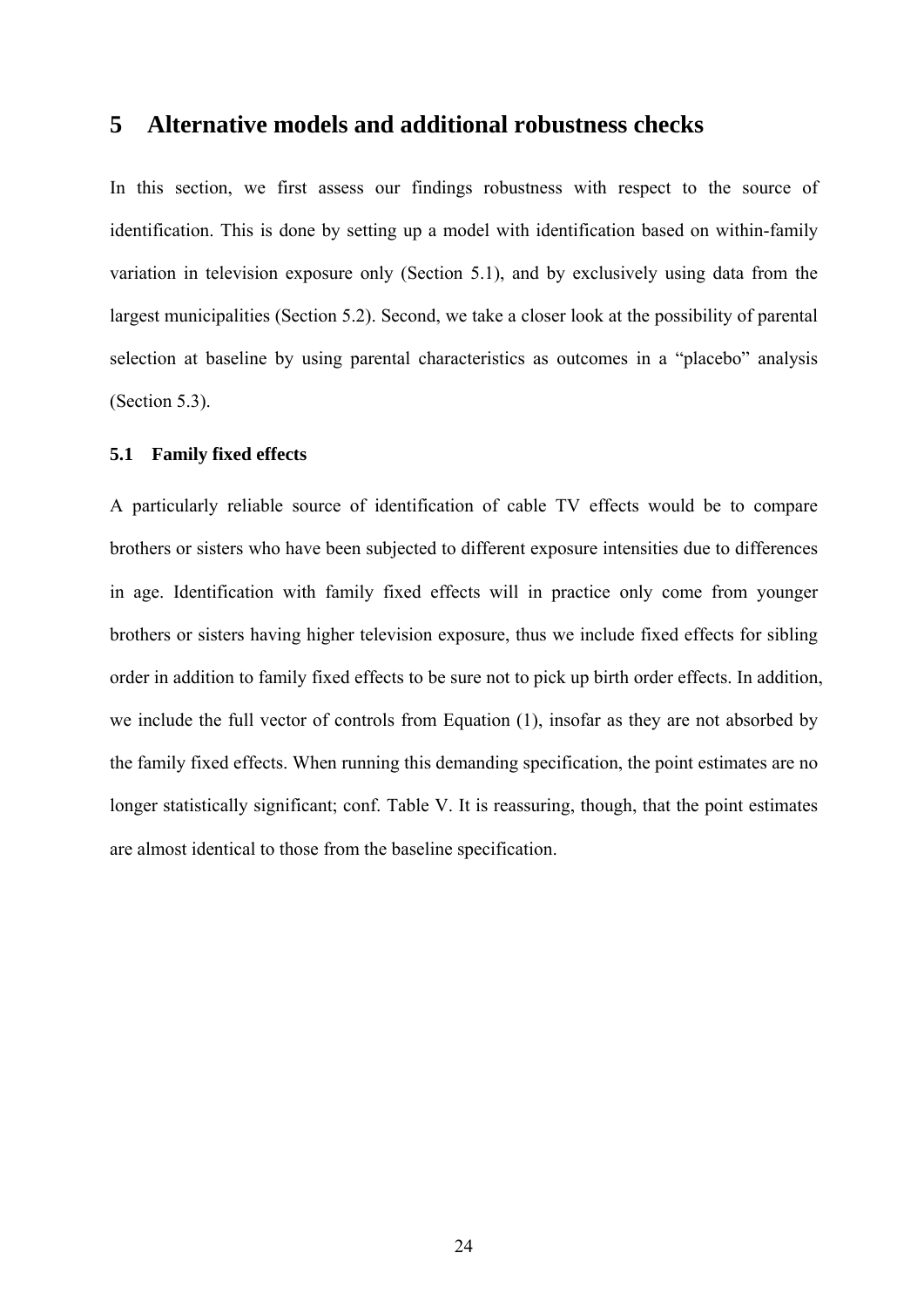#### *Table V*

|                              | Men       | Women       |           |
|------------------------------|-----------|-------------|-----------|
|                              | Ability   | High School |           |
|                              |           | graduate    | graduate  |
| TV                           | $-0.0053$ | $-0.0030$   | $-0.0004$ |
|                              | (0.0140)  | (0.0075)    | (0.0104)  |
| ymean                        | 0.08      | 0.67        | 0.75      |
| N obs                        | 279954    | 310427      | 293641    |
| N families with $>1$ sibling | 54101     | 60755       | 54201     |

 *Instrumental Variables Estimates of the Effects of One Additional Year With Cable Television Coverage. With Family Fixed Effects.* 

*Note*: All models are based on Equation (1), and include family fixed effects, (same-sex) sibling order fixed effects, municipality fixed effects, county-year fixed effects, municipality covariates (average years of schooling attained, male and female income levels, male and female employment rates), and interactions between cohort fixed effects and the 1980 levels of population density, the municipality covariates, and average ability score of men residing in the municipality. Standard errors clustered on municipality. Standard errors in parentheses. \* p<0.10, \*\* p<0.05, \*\*\* p<0.01.

#### **5.2 Identification based on data from the largest municipalities only**

As pointed out in Section 3, the use of county-year fixed effects in our main empirical analysis implies that we have not (so far) exploited data from Oslo, the capital. This is unfortunate, as Oslo has been in the forefront of the cable TV expansion development. As an alternative approach, we now focus exclusively on the most heavily populated areas in Norway, which were in the forefront of the cable television rollout; i.e. we construct two samples; one consisting of municipalities with a population in 1980 of above 20,000 (21 municipalities) and one with municipalities exceeding 30,000 inhabitants (10 municipalities). Using these samples addresses two concerns: One is that there may have been unobserved factors impacting cognitive skills and educational and labor market outcomes of young people in large cities and other urban areas in this period, and that this is picked up by our television measure, since the expansion largely took place in populous areas. Another concern is that the expansion to some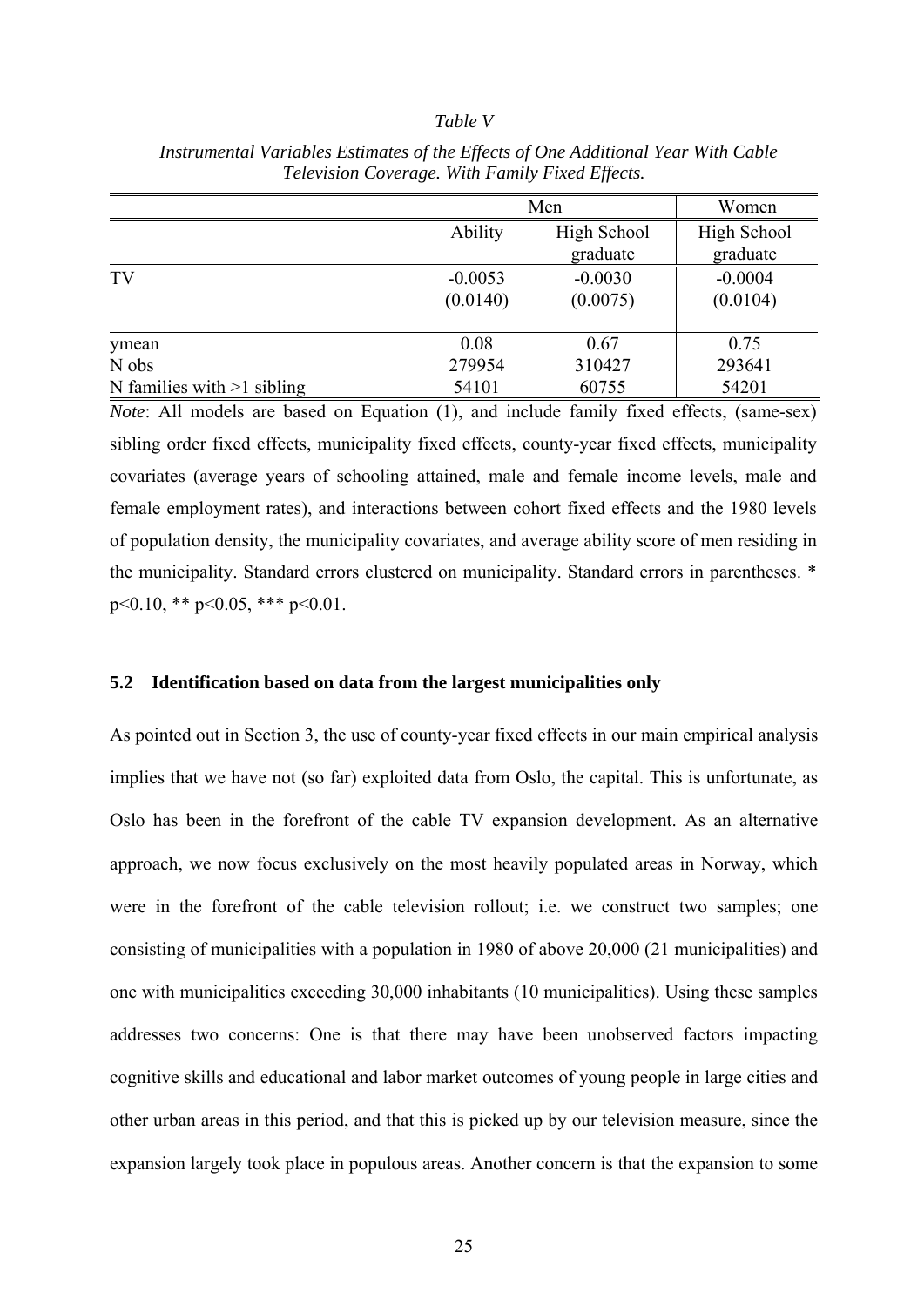extent was demand-driven after all, and that the demand for cable TV could be correlated with the trends in our outcome measures. Though we cannot completely rule out that this is a possibility for very small municipalities, such a mechanism would be an unlikely factor to drive the results in a comparison between large municipalities.

Given that we only use a small number of municipalities with similar population density and demographic composition in these exercises, we substitute common year fixed effects for both the county-by-year fixed effects and for the pre-reform municipality characteristics interacted with cohort dummies. This implies the foundation for identification becomes very different from the one used in the baseline model. The results are shown in Table VI. Standard errors blow up with the reduced sample size, but the estimated effects remain similar – though far from identical – to those from the baseline model

#### *Table VI*

Men Women Ability High School | High School graduate graduate graduate graduate graduate graduate graduate graduate graduate graduate graduate graduate graduate graduate graduate graduate graduate graduate graduate graduate graduate graduate graduate graduate gradua 10 largest municipalities -0.0091 -0.0075 0.0037 (population in (0.0068) (0.0035) (0.0033) 1980>30,000) \*\*\* ymean 5.41 0.69 0.76 N obs 31800 N muncipalities 10 10 10 10 21 largest municipalities -0.0039 -0.0063 0.0024 (population in  $(0.0038)$   $(0.0020)$   $(0.0019)$ 1980>20,000) \*\* ymean 5.35 0.68 0.75 N obs 104984 116028 109430 N muncipalities 21 21 21 21

*Instrumental Variables Estimates of the Effects of One Additional Year With Cable Television Coverage. Data From the Largest Municipalities Only* 

*Note*: All models include municipality fixed effects, year fixed effects, municipality covariates (average years of schooling attained, male and female income levels, male and female employment rates) and individual-level covariates (education level fixed effects and income for both parents). Robust standard errors. Standard errors in parentheses. \*  $p<0.10$ , \*\*  $p<0.05$ , \*\*\*  $p<0.01$ .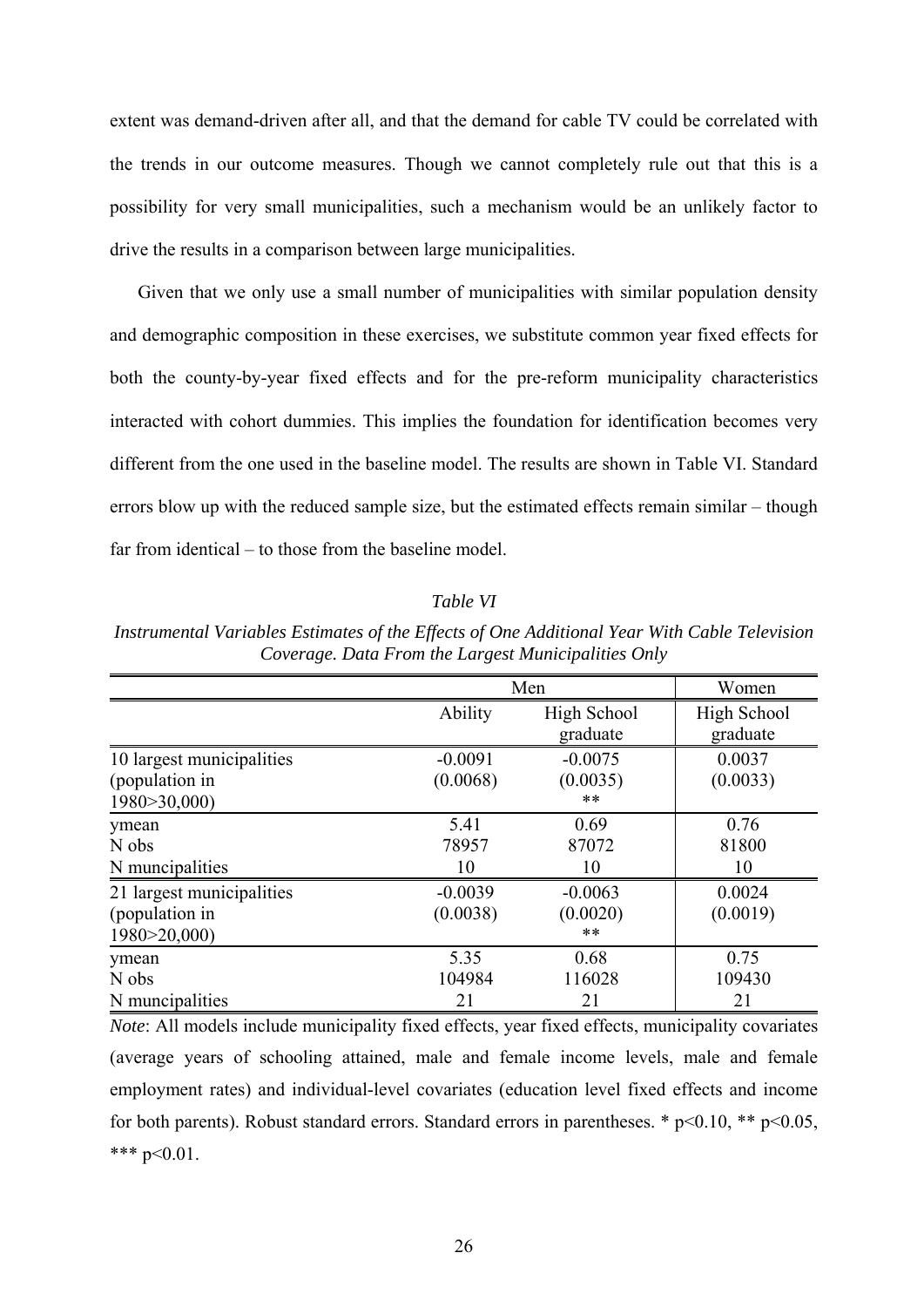#### **5.3 Parental selection into treatment**

Even though we measure television exposure at the baseline (municipality of birth), we may be concerned that would-be parents have already selected into certain municipalities before having children. If this generated an increasingly negatively selected population in TV-intensive municipalities, this could distort our estimates. To investigate this, we perform placebo regressions using as dependent variables the (pre-determined) parental covariates we use as control in our baseline specification. Apart from the absence of the parental covariates, the models estimated here correspond to those in the table of our main results, Table IV. The results are shown in Table VII. The estimated coefficients are small and do not show any clear pattern.

#### *Table VII*

| Additional Year With (Future) Cable Television Coverage In the Child's Birth Municipality |             |              |          |             |            |          |
|-------------------------------------------------------------------------------------------|-------------|--------------|----------|-------------|------------|----------|
|                                                                                           |             | Father       |          |             | Mother     |          |
|                                                                                           | High School | University   | Income   | High School | University | Income   |
|                                                                                           | degree      | degree       |          | degree      | degree     |          |
| (1)                                                                                       | $-0.001$    | 0.001        | $-0.123$ | $-0.001$    | 0.000      | $-0.043$ |
|                                                                                           | (0.001)     | (0.001)      | (0.108)  | (0.001)     | (0.001)    | (0.073)  |
| (2)                                                                                       | $-0.001$    | 0.002        | 0.032    | $-0.001$    | 0.001      | $-0.089$ |
|                                                                                           | (0.001)     | (0.001)<br>* | (0.087)  | (0.001)     | (0.001)    | (0.074)  |
|                                                                                           |             |              |          |             |            |          |
| (3)                                                                                       | $-0.001$    | 0.002        | $-0.032$ | $-0.001$    | 0.001      | $-0.089$ |
|                                                                                           | (0.001)     | (0.001)      | (0.087)  | (0.001)     | (0.001)    | (0.074)  |
|                                                                                           |             | *            |          |             |            |          |
| ymean                                                                                     | 0.70        | 0.19         | 66.02    | 0.64        | 0.16       | 23.70    |
| N obs                                                                                     | 378414      | 378414       | 378414   | 378265      | 378265     | 378265   |
| N muncipalities                                                                           | 430         | 430          | 430      | 430         | 430        | 430      |

*Placebo regressions – OLS Estimates of the Effects On Parental Characteristics of One Additional Year With (Future) Cable Television Coverage In the Child's Birth Municipality* 

*Note*: Parents of both boys and girls. Parents are included the first time they appear as a parent in the sample. (1) includes municipality fixed effects, county-year fixed effects, "Municipality covariates" (average years of schooling attained, male and female income levels, male and female employment rates, all measured in the year of birth), and the share of the municipality inhabitants living in a "densely populated" area in 1980 interacted with cohort fixed effects. (2) includes also 1980 levels of the municipality covariates interacted with cohort fixed effects. (3) includes also average ability score of men residing in the municipality in 1980 interacted with cohort fixed effects. Standard errors clustered on municipality. Standard errors in parentheses. \*  $p<0.10$ , \*\*  $p<0.05$ , \*\*\*  $p<0.01$ .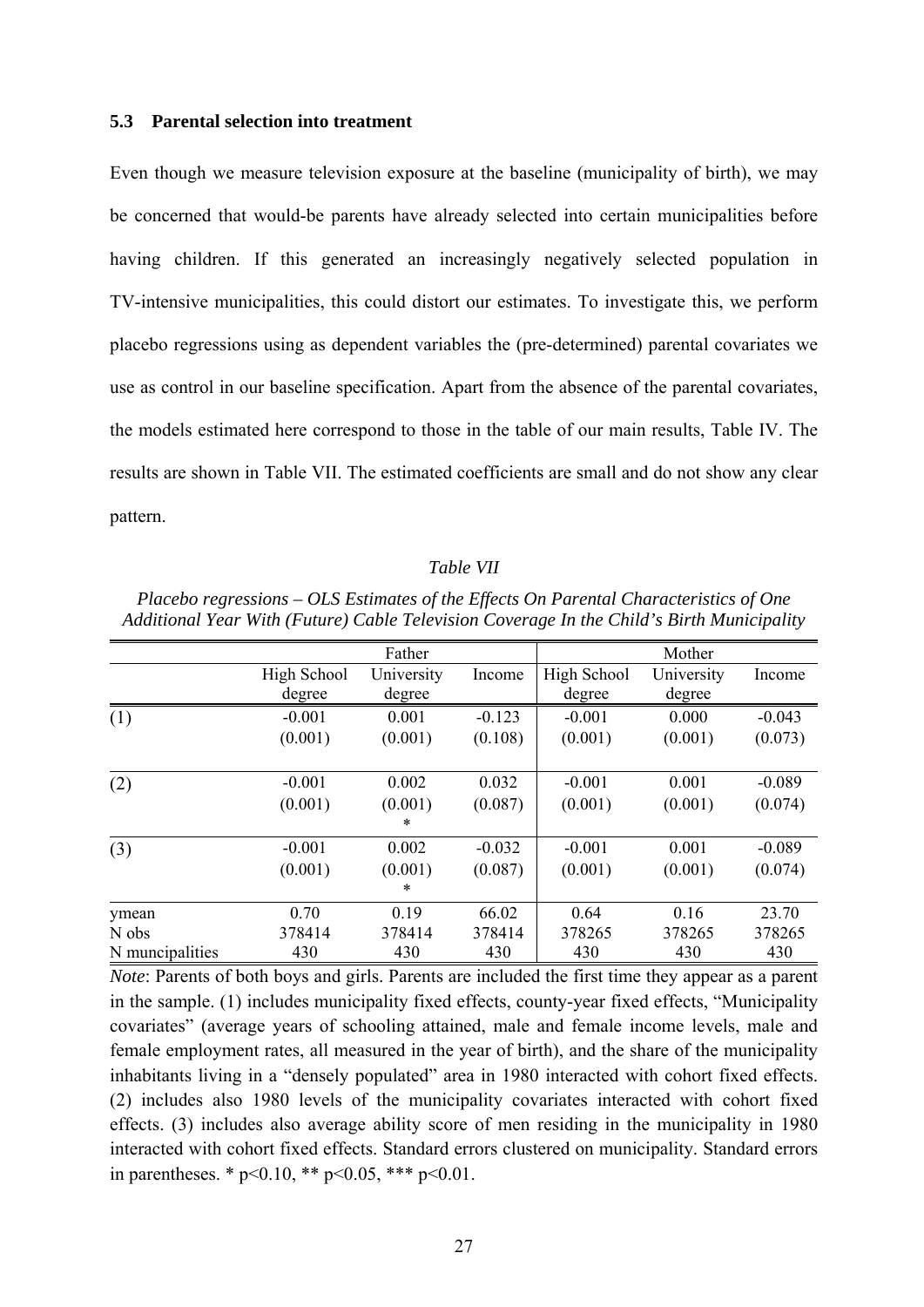### **6 Mechanism**

Since we do not have geographically disaggregated data on television watching, we can only estimate the intention-to-treat effect of television coverage; however we can shed some light on the likely mechanism by analyzing heterogeneous effects across different ages of exposure and also by looking at auxiliary data sources regarding youths' actual time use.

#### **6.1 Exposure at different ages**

In our baseline model, we have assumed that commercial television exposure has the same impacts on cognitive ability and schooling outcomes, regardless of its timing within the 0-18 year age span. This is a questionable assumption. The literature on the importance of relatively early environments (Heckman, 2006; Chetty, Hendren, and Katz, 2015; Conti, Heckman, and Pinto, 2015) and "critical periods" for cognitive development (Bleakley and Chin, 2004; van den Berg, Lundborg, Nystedt, and Rooth, 2014) suggests strongest effects in the pre-school and elementary school periods. On the other hand, the fact that actual television watching in general increases with age may pull in the other direction (see Figure 5 in the next subsection).

To shed some light on this issue, we have split the television exposure variable into three separate periods of six years each, corresponding to the pre-school, elementary school, and middle and high school periods, and studied the impacts of television exposure of these three periods in separate models. As we can see from Table VIII, the prediction that the relatively early periods are particularly important is confirmed in this analysis. The impacts on cognitive ability are largest for exposure during pre-school and elementary school age, whereas the impacts on high school completion are largest for exposure during elementary school age. While the results in Table VIII stems from separate regression models, we have also estimated instrumental variables models where we enter all the age-specific exposure variables simultaneously. It turns out to be difficult to identify such a model in practice, however, since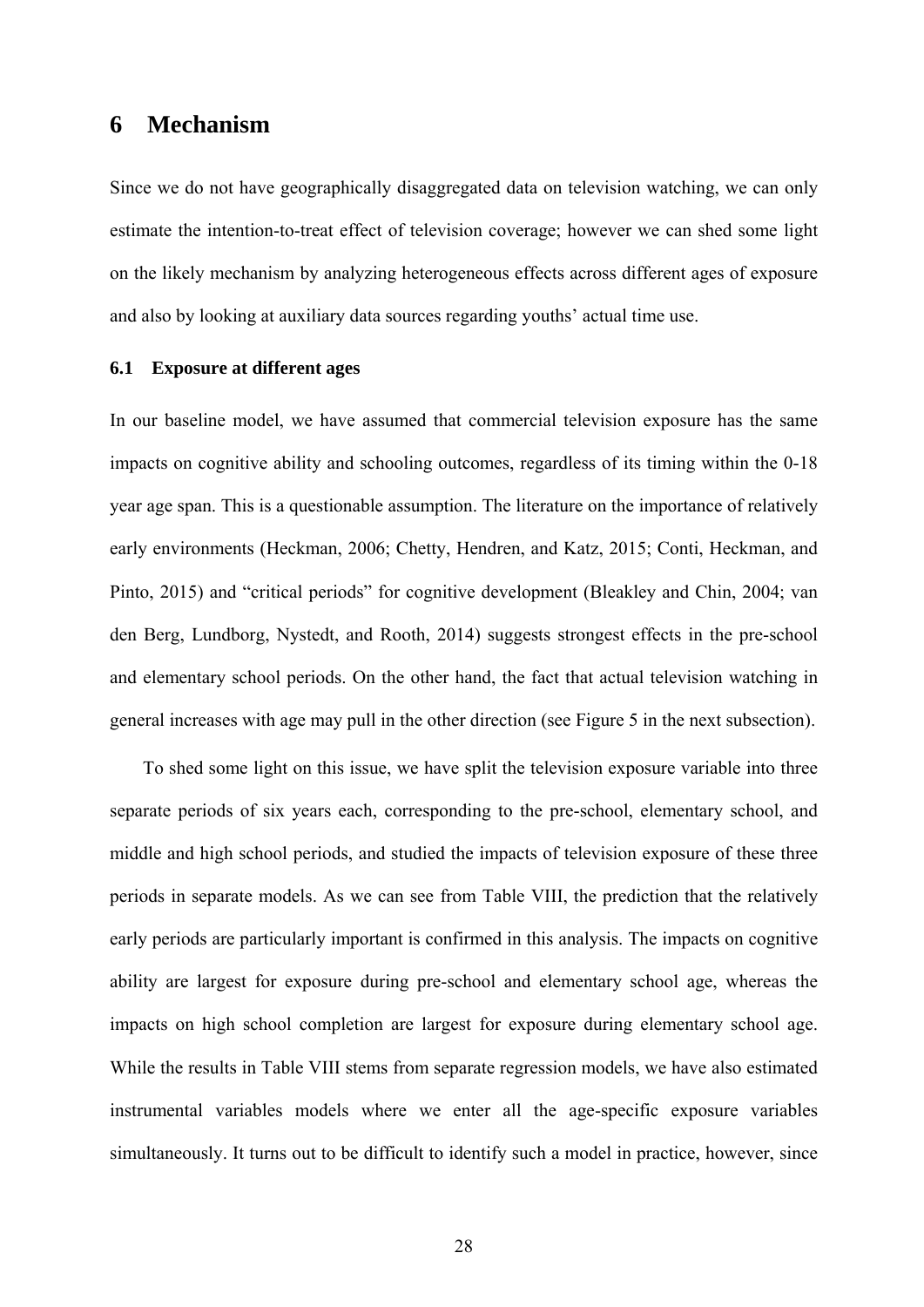the three endogenous variables and their respective instruments are so highly correlated, and since there is an unfortunate deterministic relationship between the three instruments (for the municipalities of birth, it is not possible to increase exposure in an early period without at the same time increase it in later periods). That being said, the point estimates coming out of such an analysis are not very different from those shown in Table VIII, and the conclusion that the two earliest periods are most important remains the same.

#### *Table VIII*

|                 |           | Men         |             |  |
|-----------------|-----------|-------------|-------------|--|
|                 | Ability   | High School | High School |  |
|                 |           | graduate    | graduate    |  |
| TV 0-5          | $-0.0073$ | $-0.0039$   | 0.0010      |  |
|                 | (0.0042)  | (0.0019)    | (0.0020)    |  |
|                 | $\ast$    | $***$       |             |  |
| TV 6-12         | $-0.0078$ | $-0.0063$   | $-0.0025$   |  |
|                 | (0.0063)  | (0.0035)    | (0.0032)    |  |
|                 |           | $\ast$      |             |  |
| TV 13-18        | $-0.0031$ | $-0.0003$   | $-0.0001$   |  |
|                 | (0.0078)  | (0.0043)    | (0.0048)    |  |
| ymean           | 0.08      | 0.67        | 0.75        |  |
| N obs           | 279954    | 310427      | 293641      |  |
| N muncipalities | 430       | 430         | 430         |  |

*Instrumental Variables Estimates of the Effects of One Additional Year With Cable Television Coverage. Separate Regression Models By Age of TV Exposure* 

*Note*: All models are based on Equation (1), and include municipality fixed effects, county-year fixed effects, municipality covariates (average years of schooling, male and female income levels, male and female employment rates), individual-level covariates (education level fixed effects and income for both parents), and interactions between cohort fixed effects and the 1980 levels of population density, the municipality covariates, and average ability score of men residing in the municipality. Standard errors clustered on municipality. Standard errors in parentheses.\*  $p<0.10$ , \*\*  $p<0.05$ , \*\*\*  $p<0.01$ .

#### **6.2 Television consumption**

Access to commercial television channels can affect the nature of television consumption in two ways: By affecting the total time spent watching TV and by affecting the type of programs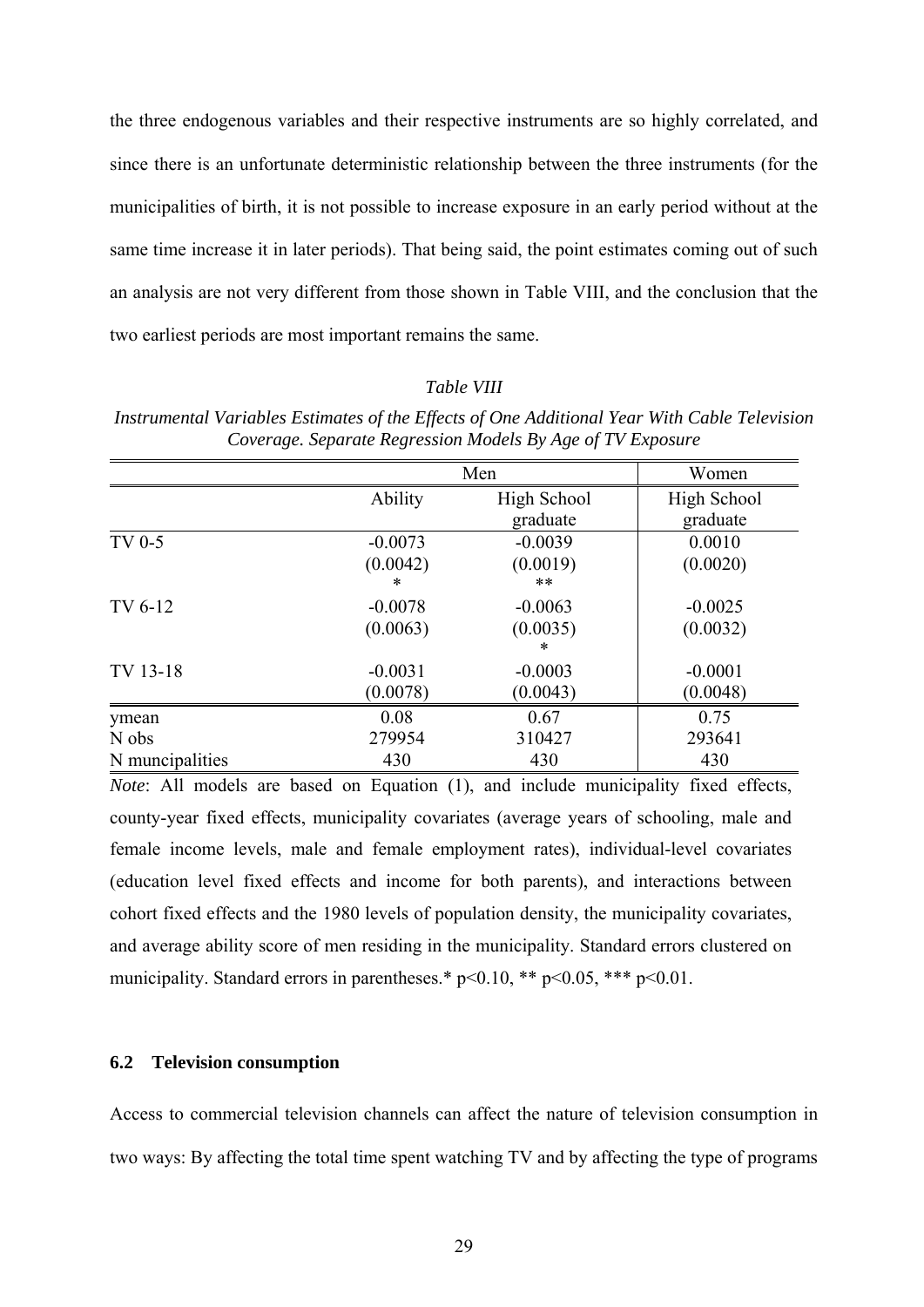being watched. In this subsection, we use auxiliary data from media surveys to shed light on these possible mechanisms. Statistics Norway has since 1991 undertaken surveys of the population's media habits. When it comes to television, respondents are asked both about what type of connection they have, and about how much they watched yesterday. An effort is made to obtain responses from kids as young as 9 years old, thus for the age group 9-18 we can get a quite good picture of how having a cable connection correlates with actual television watching in the period from 1991 onwards. **Error! Reference source not found.**VI shows age profiles for actual television watching "yesterday" for those with and without a cable television connection. Up to age 14, there is a steady increase in the number of minutes spent on television watching for both groups. And those with cable connection watch considerably more television than those without. The two age profiles have a very similar shape, however, suggesting that the heterogeneous effects by age estimated above are not simply due to differences in the amounts of television consumption.



Figure VI Television Watching by Age (Smoothed), From the Media Use Survey 1991-2004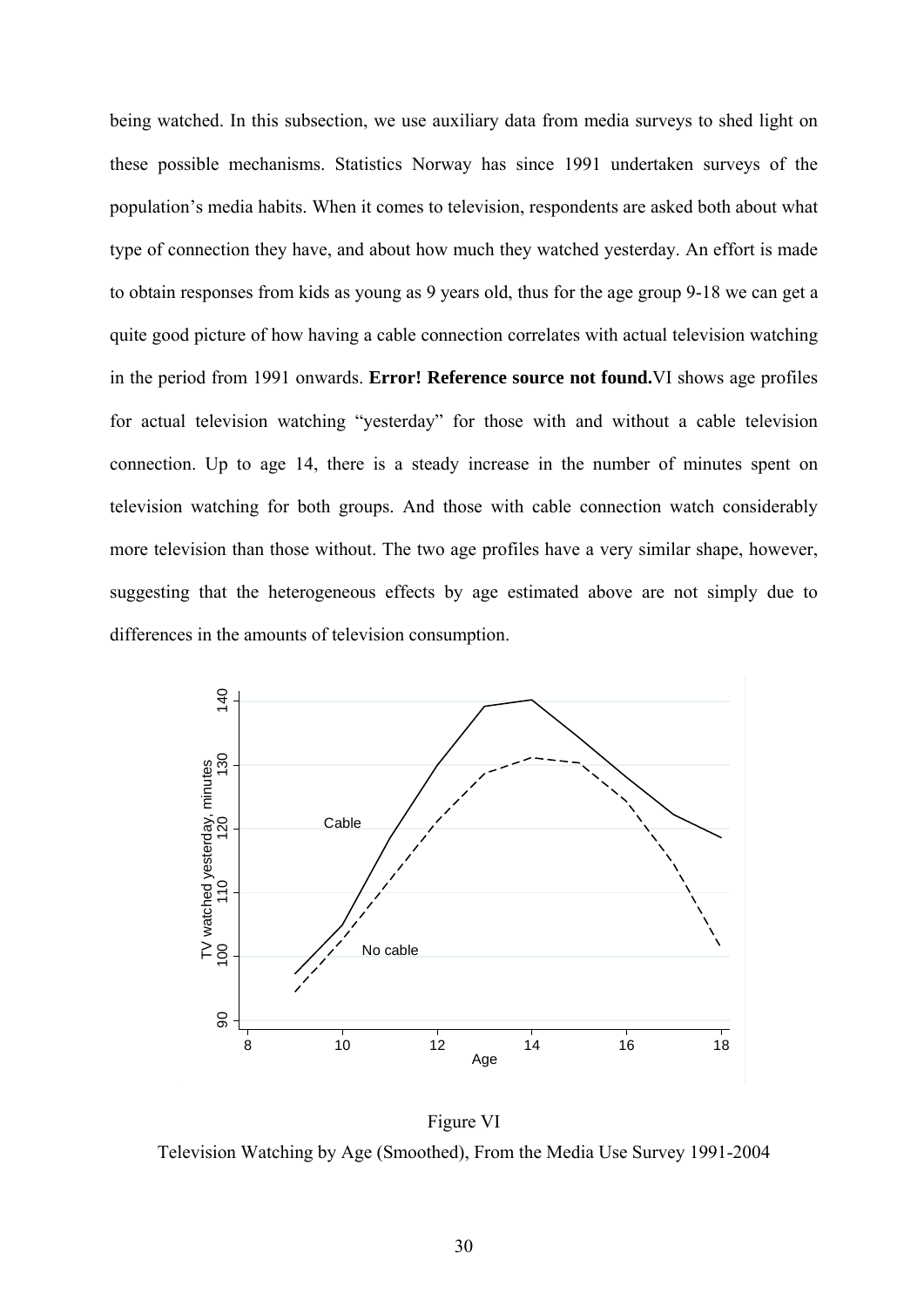The Norwegian Broadcasting Corporation (NRK), which held a legal monopoly until 1981, has had and continues to have a broad public service mandate. In their articles of association, it is stated that "The purpose of the NRK's overall public media services is to meet democratic, social and cultural needs in society (NRK, 1997)." Further, "[t]he NRK should promote public debate," "offer services which can be a source of inspiration, reflection, experience and knowledge through programs of high quality," and "contribute to public education and learning." The new channels that arrived with cable television had no public service mandate, and no regulation of content other than pornography and violence (Regulations relating to broadcasting, 1997). And their program profiles were indeed markedly different: According to a comparative analysis undertaken in 1993, the content of the main Scandinavian cable channels in Norway (TVNorge and TV3) were 75 % entertainment and 10 % advertisements, while that of the NRK was almost 40 % news, documentaries, science, nature, or similar (NRK, 1993) and no advertisements. It is also clear that the new channels were watched – in 1992, the NRK's share of total viewing time was down to 64 % (MMI, 1992).

In the media survey, respondents are also asked what type of programs they watched yesterday, and each program is coded as belonging to one of several categories. To examine the relationship between cable television access and the type of programs being watched, we aggregate these categories into two groups: "Educational" (news, debates, information and documentaries, science, nature, quiz) and "Other" (sports, kids/youth, religious, theatre and ballet, classical music, films, TV series, pop music, other entertainment, other). Thus we have measures of how many shows of these types each individual watched yesterday. We also investigate total time spent watching television and spent reading yesterday. To come as close as possible to the approach in our main analysis, we include fixed effects for area type (population>100 000, 20 000-100 000, <20 000, "rural") and year.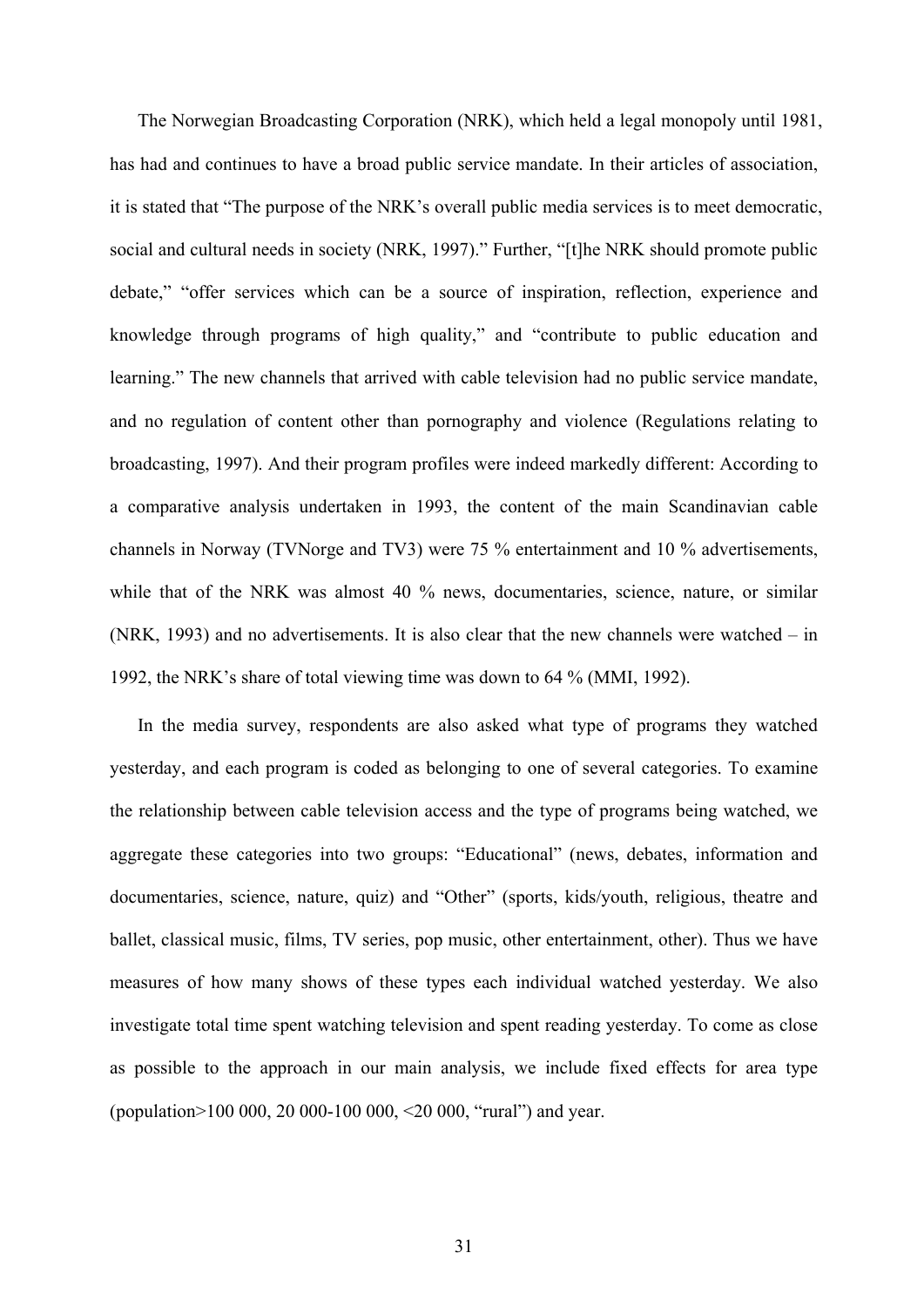The results are presented in Table IX. They indicate that for both boys and girls, access to cable television implies much more television watching, as well as a marked shift toward non-educational shows. There is one interesting difference in the male and female responses; however, namely that television watching appears to substitute for reading activities for boys, but not for girls. The fact that the impact of cable television access on the overall television consumption pattern is quite similar for boys and girls suggests that the heterogeneous impact on high school graduation that we estimated earlier is either due to television watching crowding out reading to a greater extent for boys than for girls, or that boys are more sensitive to changes in television exposure.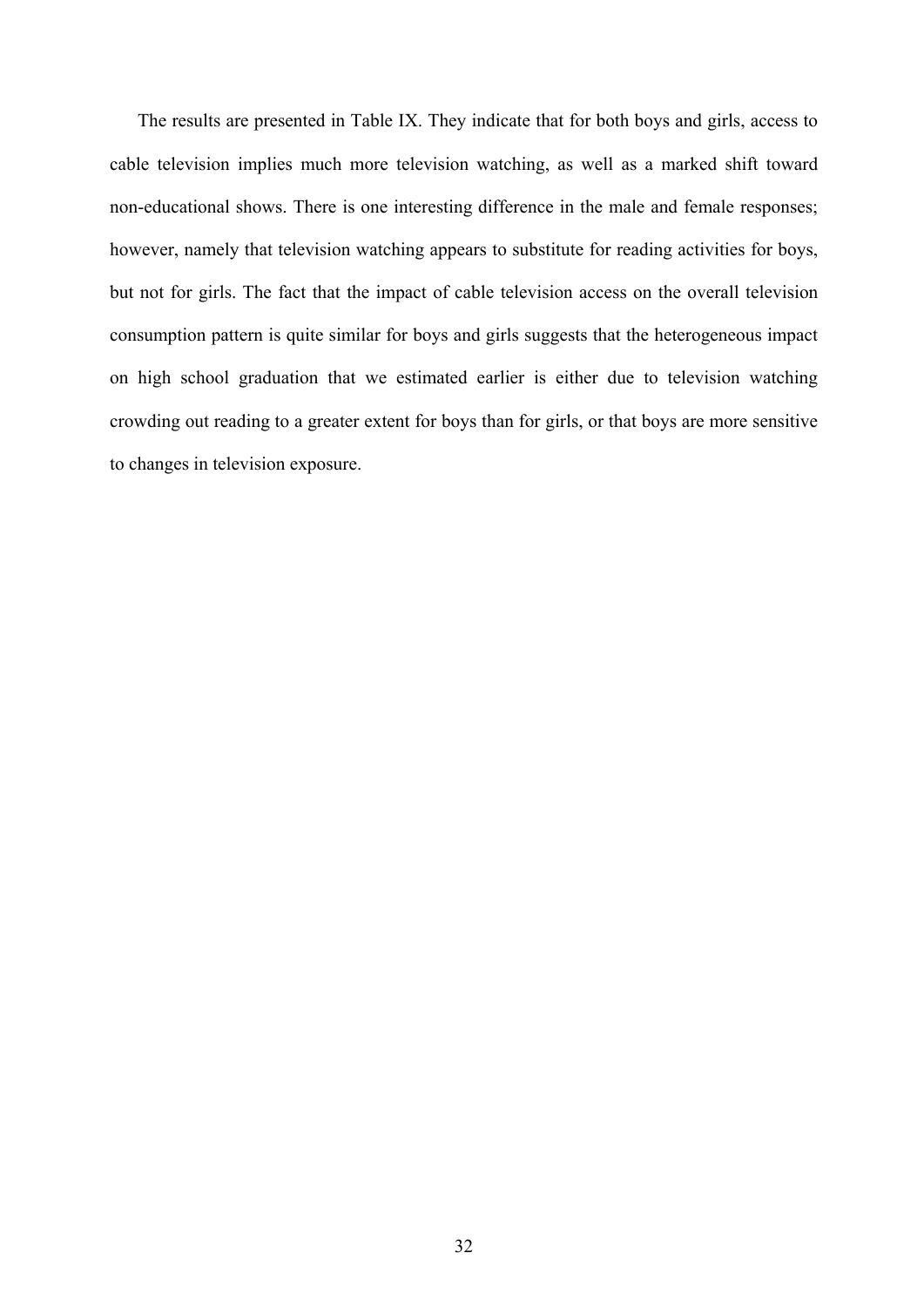#### *Table IX*

|              |             | Time use       | Television content |                         |  |  |
|--------------|-------------|----------------|--------------------|-------------------------|--|--|
|              |             | <b>Minutes</b> |                    | Number of shows wathced |  |  |
|              | TV          | Reading        | Educational        | Other                   |  |  |
| <b>Boys</b>  |             |                |                    |                         |  |  |
| Cable        | 11.5        | $-5.4$         | $-0.006$           | 0.390                   |  |  |
|              | (5.4)<br>** | (2.2)<br>$***$ | (0.048)            | (0.084)<br>***          |  |  |
| ymean        | 128         | 35             | 0.53               | 1.82                    |  |  |
| $R$ -sqr     | 0.048       | 0.045          | 0.015              | 0.038                   |  |  |
| N            | 2112        | 2113           | 1675               | 1675                    |  |  |
| <b>Girls</b> |             |                |                    |                         |  |  |
| Cable        | 18.8        | 0.4            | $-0.063$           | 0.402                   |  |  |
|              | (5.0)       | (2.4)          | (0.041)            | (0.082)                 |  |  |
|              | ***         |                | $\ast$             | ***                     |  |  |
| ymean        | 115         | 36             | 0.36               | 1.71                    |  |  |
| $R$ -sqr     | 0.058       | 0.063          | 0.032              | 0.044                   |  |  |
| N            | 2005        | 2004           | 1565               | 1565                    |  |  |

*Cable Connection and Television Consumption of Adolescents Aged 9-18* 

*Note*: Time use and television consumption yesterday, individuals aged 9-18. All models include fixed effects for area type, year, and age, and a dummy variable for a connection parabolic antenna. Content categorization: "Educational" (news, debates, information and documentaries, science, nature, quiz), "Other" (sports, kids/youth, religious, theatre and ballet, classical music, films, TV series, pop music, entertainment, other). Four area types: population>100 000, 20 000-100 000, <20 000, "rural". Robust standard errors. Standard errors in parentheses. \*  $p<0.10$ , \*\*  $p<0.05$ , \*\*\*  $p<0.01$ . Source: Media Use Survey 1991-2004.

### **7 Conclusion**

In this paper, we have used the geographically staggered expansion of cable TV in Norway during the 1980s and 1990s to examine the impacts of access to commercial TV channels on children and youths. Our outcome measures include ability test scores (measured at age 18) for men and high school completion at age 21 for both men and women. Our findings indicate that commercial TV affects ability test scores and high school completion rates *negatively* for men, but has *no effect* on high school completion for women. The estimated effects on male outcomes are moderately sized, but far from negligible. For example, one year of full cable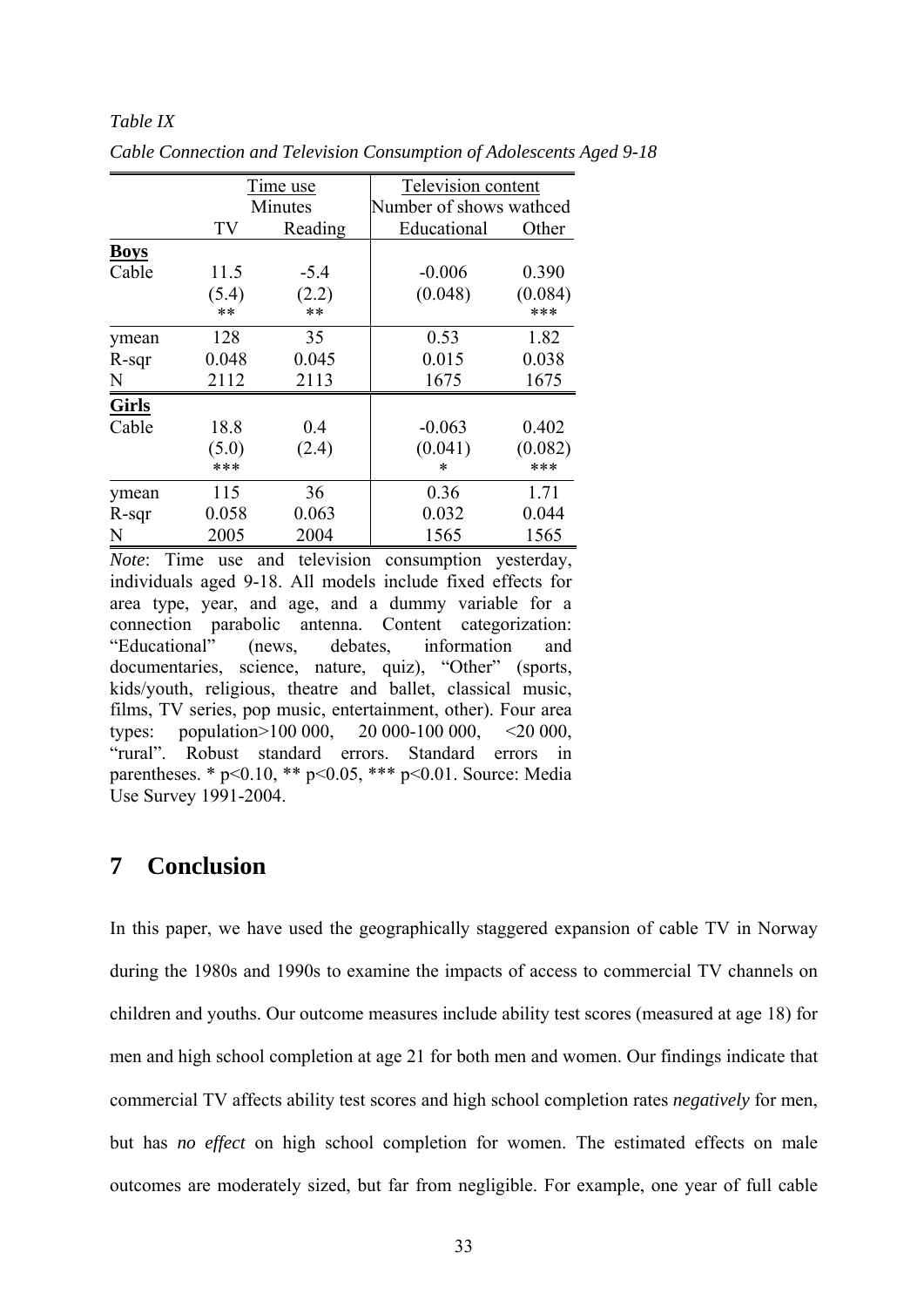television coverage lowers intelligence test scores by more than 0.5 % of a standard deviation, corresponding to 0.08 IQ points. This is roughly 2 % of the previously estimated impact of one year extra schooling (Brinch and Galloway, 2012). The same increase in cable TV reduces the high-school completion rate of men at age 21 by around 0.3 of a percentage point. Even though these point estimates appear small, it should be kept in mind that they accumulate each exposed year.

We started out this paper by pointing out that many countries have seen a recent decline in intelligence test scores and questioned whether this could be explained by the increased access to commercial television channels. During the data period covered by our analysis, the average IQ score among Norwegian male conscripts declined by around 1.9 points (conf. Figure IV), and average cable television exposure increased by three years. Based on our baseline model and data for aggregate cable televsion coverage, we estimate that the expansion of cable TV can account for a 0.24 point decline; i.e. around 12 % of the overall decline. Hence, although we do find negative effects of commercial televion access on cognitive ability, the rollout of cable television can only explain a modest fraction of the apparent overall decline in IQ scores.

Another motivation was the educational gender gap. In the same manner as with intelligence test scores, we can calculate cable television's contribution to the increasing gender gap in high school graduation. Taking the estimates of a zero effect for women and a negative effect of 0.33 percentage points per year of exposure for men, we get that cable television explains 1 percentage point decline in high school gradution for men in this period, or about 1/6 of the increase in the gender gap. One may speculate whether the asymmetric effect across gender, which has a priori support in previous research, applies also to other types of media that provide light entertainment.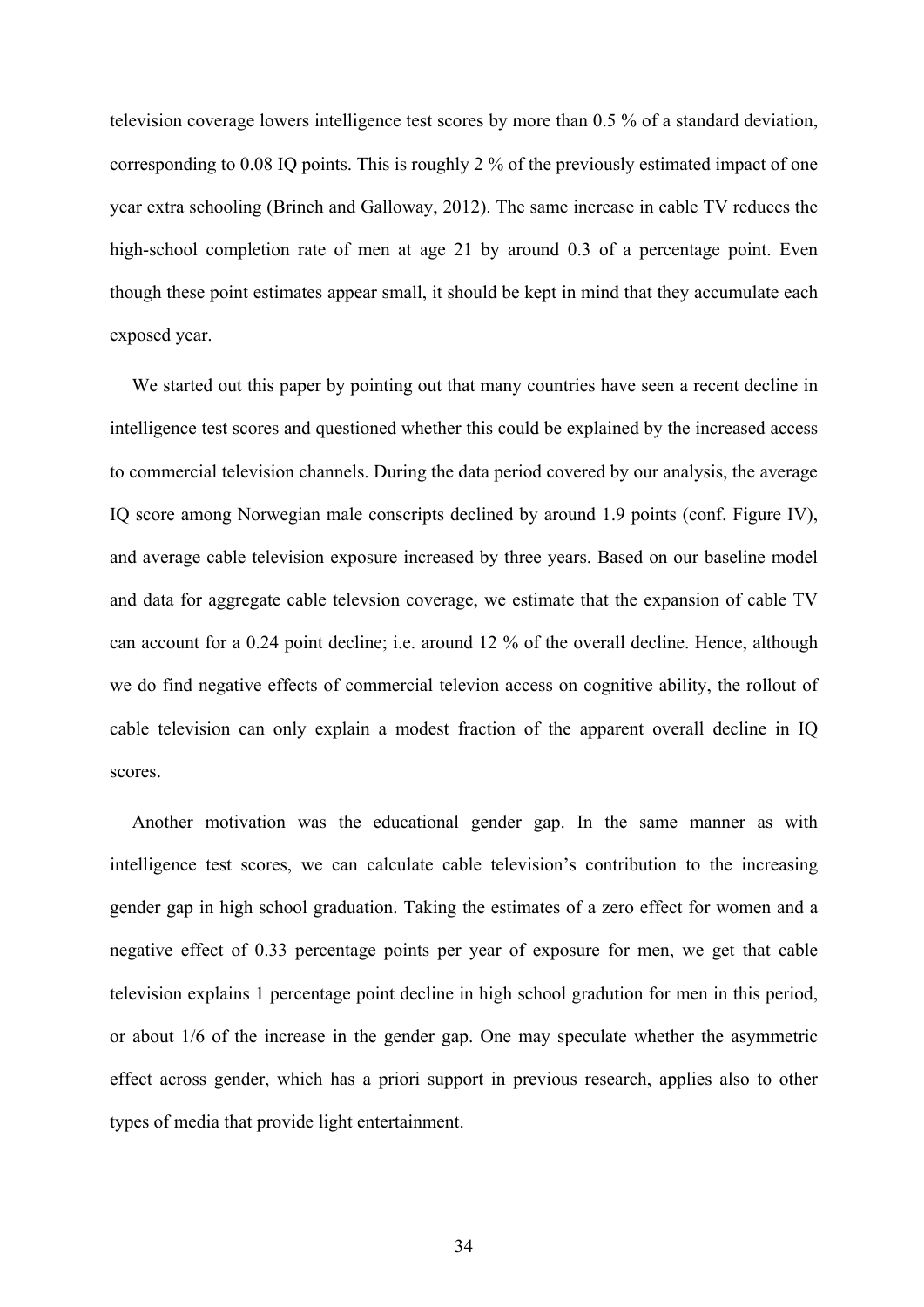The negative impacts are largest for TV exposure before the age of 12 years. It is probable that the developmental impacts of increased supply of TV entertainment during childhood depend both on the extent to which the actual consumption of entertainment is regulated by parents and on the kind of activities TV consumption substitutes for. Data from time-use and media surveys indicate that the increase in TV consumption to a large extent substituted for reading, particularly for boys; hence, one may hypothesize that the negative effects identified in our paper do not stem from increases in TV consumption *per se*, but rather by the resultant reduction in reading activities.

### **References**

- American Academy of Pediatrics (2001). Children, Adolescents, and Television, Committee on Public Education, *Pediatrics* 2001; 107(2): 423-426.
- Bertrand, Marianne and Jessica Pan (2013). The Trouble with Boys: Social Influences and the Gender Gap in Disruptive Behavior. *American Economic Journal: Applied Economics*, 5(1): 32-64.
- Bettinger, Eric, and Slonim, Robert (2007). Patience among Children. *Journal of Public Economics*, 91(1): 343-363.
- Bleakley, Hoyt and Aimee Chin (2004). Language Skills and Earnings: Evidence from Childhood Immigrants. *Review of Economics and Statistics,* 86(2): 481-496.
- Bratsberg, Bernt, Oddbjørn Raaum, and Knut Røed (2012). Educating Children of Immigrants: Closing the Gap in Norwegian Schools. *Nordic Economic Policy Review*, 3(1):211–252.
- Brinch, Christian N. and Galloway, Taryn Ann (2012). Schooling In Adolescence Raises IQ Scores. *Proceedings of the National Academy of Sciences*, 109(2):425–430.
- Campbell, Frances, Gabriella Conti, James J. Heckman, Seong Hyeok Moon, Rodrigo Pinto, Elizabeth Pungello, and Yi Pan (2014). Early Childhood Investments Substantially Boost Adult Health. *Science,* 343 (6178), 1478-1485.
- Card, David (1999). The Causal Effect of Education on Earnings. In the Handbook of Labor Economics, Vol. 3A, O. Ashenfelter and D. Card, Eds. Amsterdam: Elsevier Science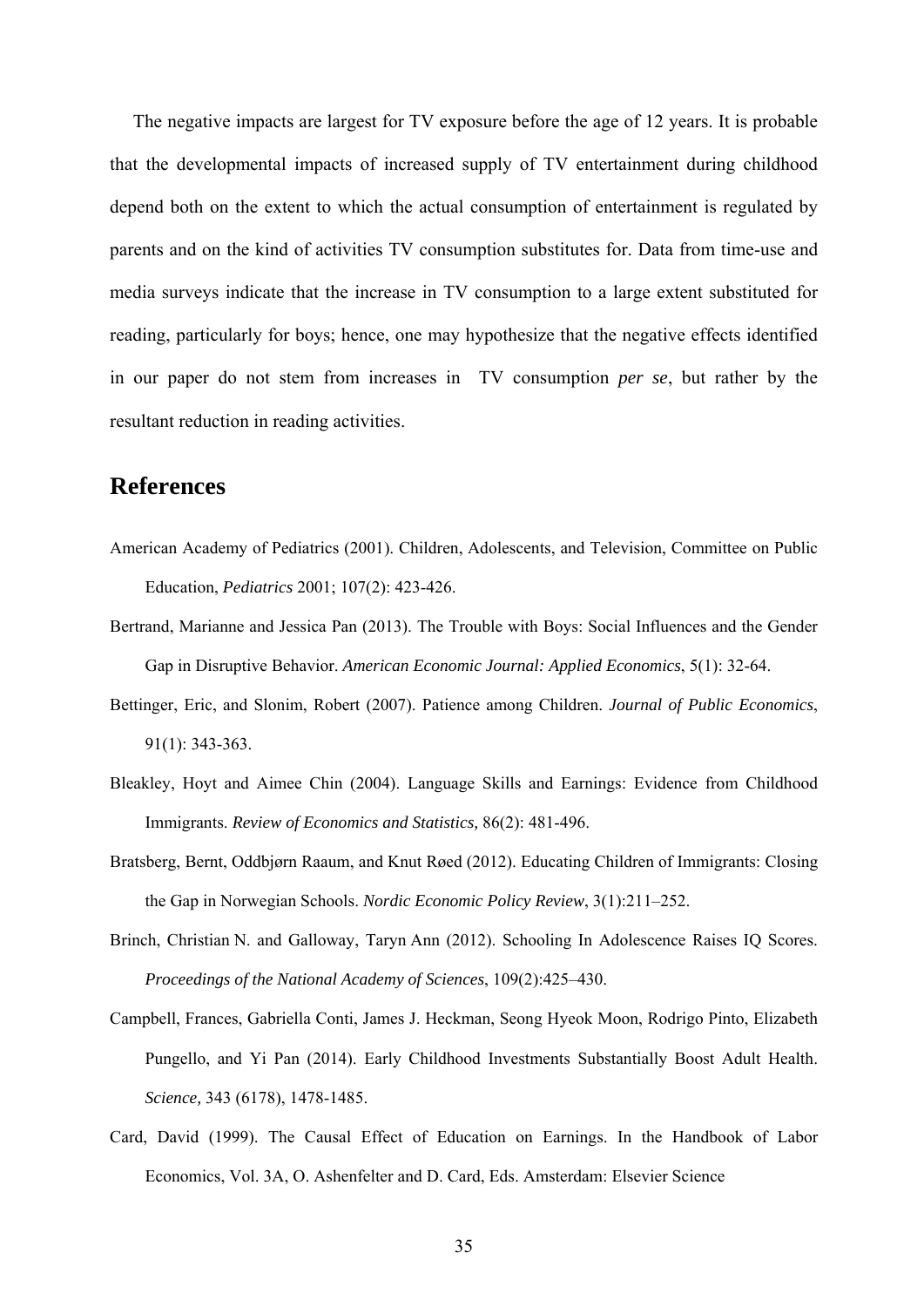- Carlsson, Magnus, Gordon B. Dahl, Björn Öckert, and Dan-Olof Rooth (2015). The Effect of Schooling on Cognitive Skills. *Review of Economics and Statistics*, 97(3): 533-547.
- Castillo, Marco, Paul J. Ferraro, Jeffrey L. Jordan, and Ragan Petrie (2011). The Today and Tomorrow of Kids: Time Preferences and Educational Outcomes of Children. *Journal of Public Economics* 95(11): 1377-1385.
- Chetty, Raj, John N. Friedman, Nathaniel Hilger, Emmanual Saez, Diane Whitmore Schanzenbach, and Danny Yagan. (2011). How Does Your Kindergarten Classroom Affect Your Earnings? Evidence from Project Star. *The Quarterly Journal of Economics*, 126 (4): 1593-1660.
- Chetty, Raj, Nathaniel Hendren, and Lawrence F. Katz (2015). The Effects of Exposure to Better Neighborhoods on Children: New Evidence from the Moving to Opportunity Experiment. *NBER Working Paper No. 21156*.
- Cho, Donghun (2007). The role of high school performance in explaining women's rising college enrollment, *Economics of Education Review*, 26(4): 450-462.
- Chong, Alberto, and Eliana La Ferrara (2009). Television and Divorce: Evidence from Brazilian Novelas. *Journal of the European Economic Association*, 7(2-3):458–468.
- Conti, Gabriella, James Heckman, and Rodrigo Pinto (2015). The Effects of Two Influential Early Childhood Interventions on Health and Healthy Behaviors, *NBER Working Paper No. 21454*.
- Cotton, Sue M., Patricia Kiely, David P. Crewther, Brenda Thompson, Robin Laycock, and Sheila G. Crewther (2005). A Normative and Reliability Study of the Raven's Coloured Matrices for Primary School Aged Children from Victoria, Australia. *Personality and Individual Differences,*  39:647-659.
- Cunha, Flavio and James Heckman (2007). The Technology of Skill Formation. *American Economic Review*, 97(2):31- 47.
- DellaVigna, Stefano and Ehan Kaplan (2007). The Fox News Effect: Media Bias and Voting. *The Quarterly Journal of Economics*, 122(3):1187–1234.
- Dohmen, Thomas, Armin Falk, David Huffman, and Uwe Sunde (2010). Are Risk Aversion and Impatience Related to Cognitive Ability? *American Economic Review,* 100(3):1238-60.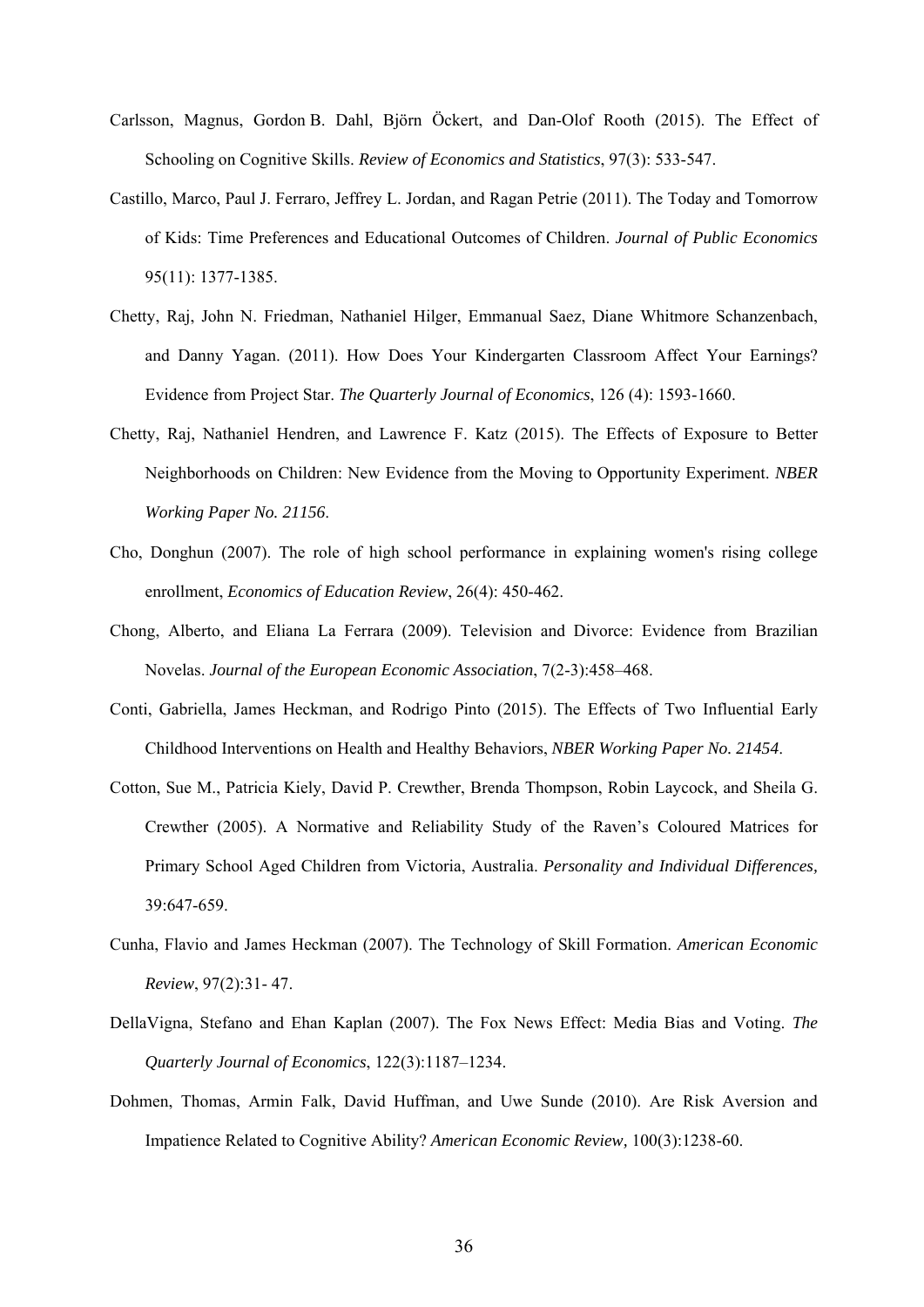- Dutton, Edward and Richard Lynn (2013). A Negative Flynn Effect in Finland, 1997-2009. *Intelligence,* 41:817-820.
- Dutton, Edward and Richard Lynn (2015) A Negative Flynn Effect in France, 1999 to 2008-9. *Intelligence,* 51:67-70.
- Enikolopov, Ruben, Maria Petrova, and Ekaterina Zhuravskaya, E. (2011). Media and Political Persuasion: Evidence from Russia. *The American Economic Review*, 101(7):3253–3285.
- Fortin, Nicole, Philip Oreopoulos, and Shelley Phipps (2015). Leaving Boys Behind. Gender Differences in High Academic Achievement. *The Journal of Human Resources*, 50(3):449–479.
- Gentzkow, Matthew (2006). Television and Voter Turnout. *The Quarterly Journal of Economics*, 121(3):931–972.
- Gentzkow, Matthew, and Jesse M. Shapiro (2008). Preschool Television Viewing and Adolescent Test Scores: Historical Evidence from the Coleman Study. *The Quarterly Journal of Economics*, 123(1):279–323.
- Goldin, Claudia, and Lawrence F. Katz (2008). *The Race between Education and Technology*. Cambridge and London: Harvard University Press, Belknap Press.
- Goldin, Claudia, Lawrence F. Katz, and Ilyana Kuziemko (2006). The Homecoming of American College Women: The Reversal of the College Gender Gap, *Journal of Economic Perspectives*, 20(4): 133-156, Fall.
- Golsteyn, Bart H., Hans Grönqvist, and Lena Lindahl (2014). Adolescent Time Preferences Predict Lifetime Outcomes. *The Economic Journal* 124(580): F739-F761.
- Griliches, Zvi, and William M. Mason (1972). Education, Income, and Ability. *Journal of Political Economy*, 80:S74–S103.
- Hanushek, Eric A., and Ludger Woessmann, L. (2008). The Role of Cognitive Skills in Economic Development. *Journal of Economic Literature*, 46(3):607–668.
- Havnes, Tarjei, and Magne Mogstad (2011). No Child Left Behind: Subsidized Child Care and Children's Long-run Outcomes, *American Economic Journal: Economic Policy* 3: 97-129.
- Heckman, James (2006). Skill Formation and the Economics of Investing in Disadvantaged Children. *Science*, 312(5782):1900–1902.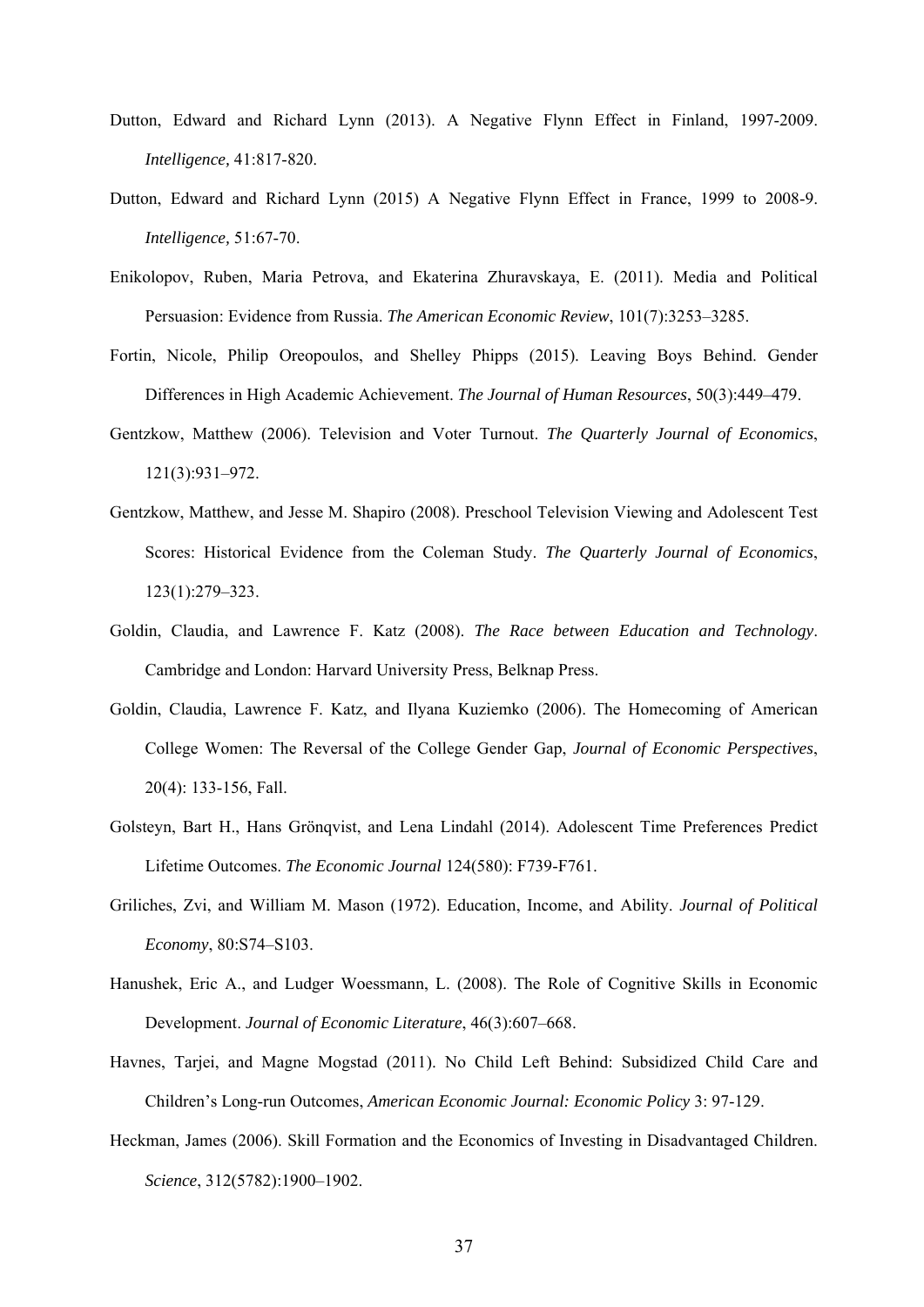- Jensen, Robert and Emily Oster (2009). The Power of TV: Cable Television and Women's Status in India. *The Quarterly Journal of Economics*, 124(3):1057–1094.
- Jolin, Edith M., and Ronald A. Weller (2011). Television Viewing and Its Impact on Childhood Behaviors. *Current Psychiatry Reports*, 13:122–128.

Johnson, Steven (2006). *Everything Bad Is Good For You*. Penguin.

- Kearney, Melissa, and Philip B. Levine (2015). Early Childhood Education by MOOC: Lessons from Sesame Street. *NBER Working Paper* 21229.
- Kristensen, Petter, and Tor Bjerkedal (2007). Explaining the Relation between Birth Order and Intelligence. *Science*, 316(5832):1717–1717.
- Krueger, Alan (1999). Experimental Estimates of Production Functions *The Quarterly Journal of Economics*, 114(2):497-532.
- La Ferrara, Eliana, Alberto Chong, and Suzanne Duryea (2012). Soap Operas and Fertility: Evidence from Brazil. *American Economic Journal: Applied Economics*, 4(4):1–31.
- Martin, Gregory J., and Ali Yurukoglu (2014). Bias in Cable News: Real Effects and Polarization. *NBER Working Paper* 20798.
- Machin, Stephen, and Sandra McNally (2008). The Literacy Hour. *Journal of Public Economics*, 92(5-6):1441-1462.
- MMI (1992). Television Viewing Survey. Data provided by Medienorge, TV-kanalenes seertall per år – resultat. http://medienorge.uib.no/statistikk/medium/tv/219. [Online; accessed 2015-05-10].
- Norwegian Ministry of Culture (1995). NOU 1995:8. Broadcasting In Cable Networks. Technical Report, Norwegian Ministry of Culture White Paper.

Norwegian Ministry of Culture (1999). Stortingsmelding 46-1998-1999 Digitalt Fjernsyn.

- NRK (1993) Program Profile for Norwegian TV-Channels. NRK, Department of Analysis. Data provided by Medienorge, Program profile for Norwegian TV-channels. http://medienorge.uib.no/statistikk/medium/tv/136. [Online; accessed 2015-05-10].
- NRK AS (1996). Articles of Association. [Vedtekter for Norsk rikskringkasting AS.]
- Olken, Ben A. (2009). Do Television and Radio Destroy Social Capital? Evidence from Indonesian Villages. *American Economic Journal: Applied Economics*, Pages 1–33.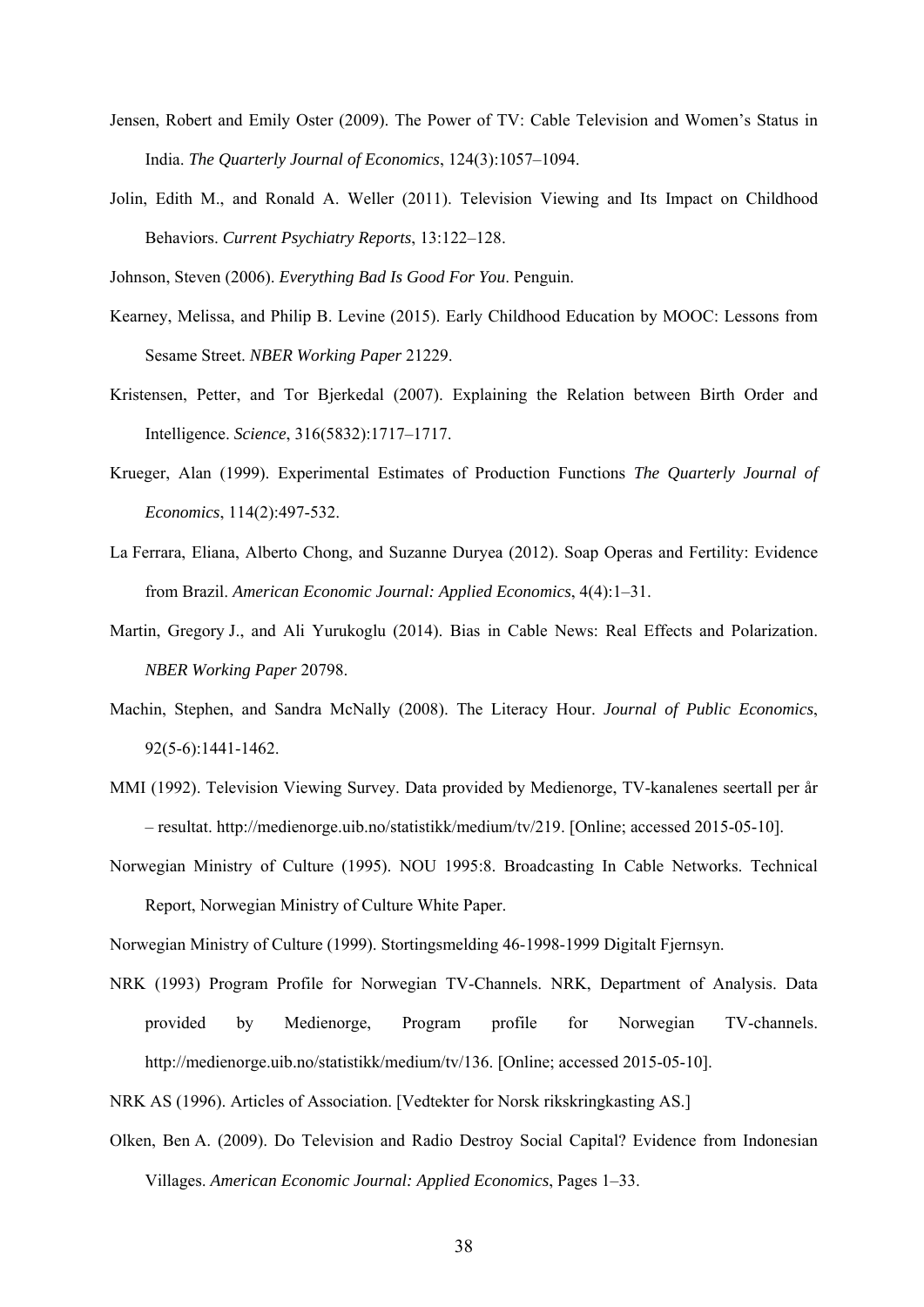- Organisation for Economic Co-operation and Development (2014). *Education at a Glance 2014: OECD Indicators.* Paris and Washington, D.C.: Organisation for Economic Co-operation and Development.
- Postman, Neil (1985). *Amusing Ourselves To Death: Public Discourse In the Age of Television*. New York: Penguin Books.
- Regulations Relating to Broadcasting (1997). Regulations relating to broadcasting and audiovisual on-demand services. [Forskrift om kringkasting og audiovisuelle bestillingstjenester.]
- Rönnlund, Michael, Berit Carlstedt, Yulia Blomstedt, Lars-Göran Nilsson, and Lars Weinehall (2013). Secular Trends in Cognitive Test Performance: Swedish Conscript Data 1970-1993. *Intelligence,* 41:19-24.
- Riphahn, IRegina T., and Caroline Schwientek (2015) What drives the reversal of the gender education gap? Evidence from Germany, *Applied Economics*, 47(53):5748-5775.
- Shayer, Michael, Denise Ginsburg, and Robert Coe (2007). Thirty Years On A Large Anti-Flynn Effect? The Piagetian Test Volume and Heaviness Norms 1975-2003. *Journal of Educational Psychology,* 77:25-41.
- Strasburger, Victor C., Amy B. Jordan, and Ed Donnerstein (2010). Health Effects of Media On Children and Adolescents. *Pediatrics*, 125(4 ):756-767.
- Sundet, Jon Martin, Dag G. Barlaug, and Tore M. Torjussen (2004). The End of the Flynn Effect? A Study of Secular Trends In Mean Intelligence Test Scores of Norwegian Conscripts During Half A Century. *Intelligence*, 32(4):349–362.
- Teasdale, Thomas W., and David R. Owen (2008) Secular Declines in Cognitive Test Scores: A Reversal of the Flynn Effect. *Intelligence*, 36:121-126.
- Thakkar, Rupin R., Michelle M. Garrison, and Dimitri A. Christakis (2006). A Systematic Review for the Effects of Television Viewing By Infants and Preschoolers. *Pediatrics*, 118(5):2025–2031.
- van den Berg, Gerard J., Petter Lundborg, Paul Nystedt, Dan-Olof Rooth (2014). Critical Periods during Childhood and Adolescence. *Journal of the European Economic Association*, 12(6):1521– 1557.